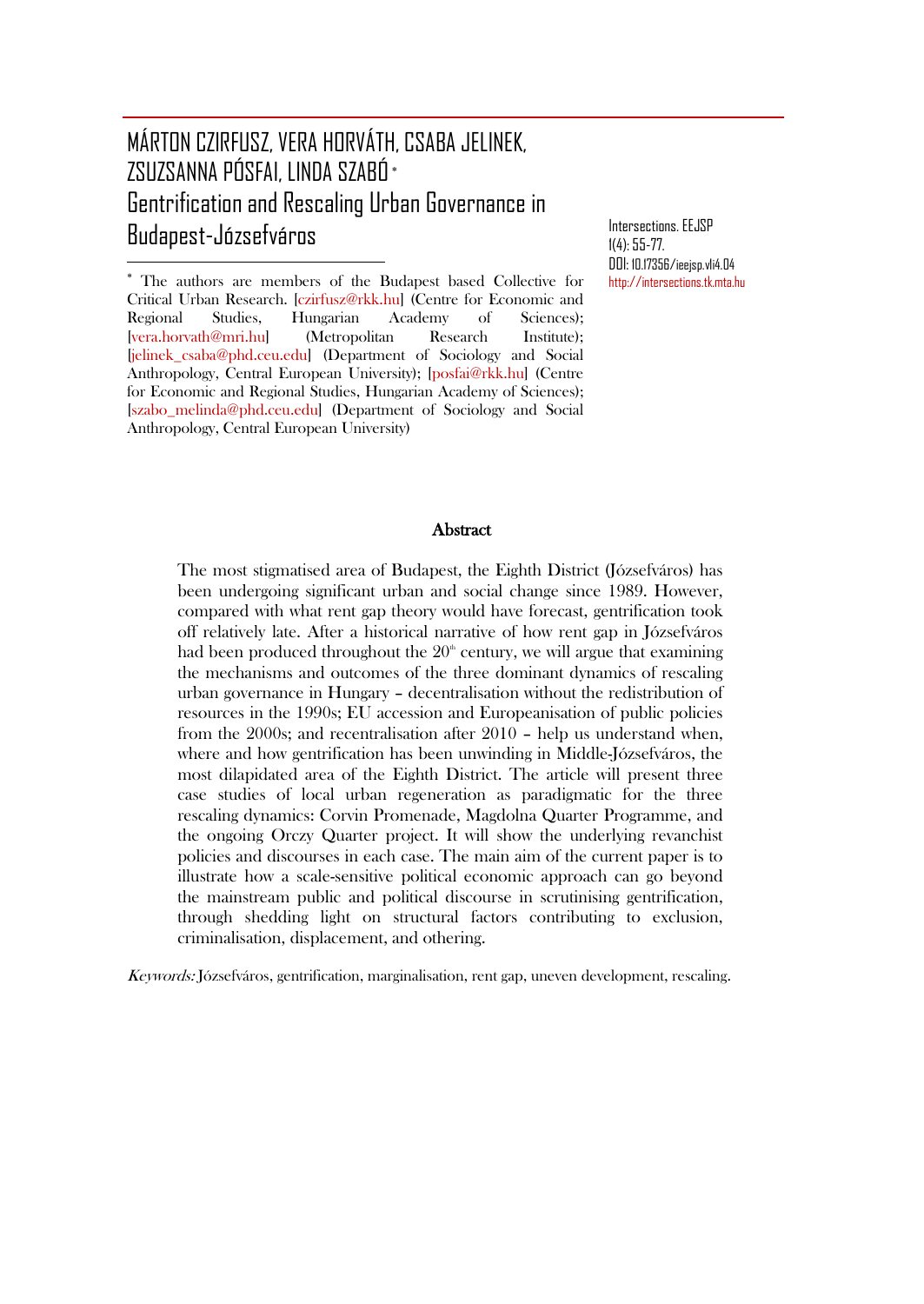## **Introduction**

The most stigmatised area of Budapest, the Eighth District (Józsefváros) has been undergoing significant changes in the last fifteen to twenty years. Numerous newly constructed condominiums were built, bohemian and artsy bars began to appear, and a fancy shopping mall was erected – all within the space of a formerly impoverished neighbourhood. Public posters throughout the district display the local municipality's slogan to promote the new image: 'Józsefváros is being rebuilt'. The only question is, for whom? Who are the real beneficiaries, and who are the victims of these processes that have been taking place in various forms?

During the decades of state socialism inner-city districts experienced severe disinvestment, resulting in an overall very poor quality housing stock (Szelényi, 1990; Lichtenberger et al., [1](#page-1-0)995). The post-1989 district governments<sup>1</sup> then desperately sought to get rid of the loss-generating dilapidated stock on the one hand, and on the other, to attract young professionals, the so-called creative class, as well as Western tourists – either to move in, or just to visit and spend – and to become magnets for more and more capital investments in their areas. Not unlike other examples of innercity urban change worldwide (Smith, 2002), such processes in Budapest tend to entail the displacement of socially marginalised groups, including many poor Roma residents.

There are already studies on how physical infrastructure revitalization in innercity neighbourhoods leads to gentrification, and the displacement of the underprivileged families from the redeveloped central districts of Budapest (Csanádi et al., 2007; Dósa, 2009; Ladányi, 2008; Tomay, 2008). Yet, there are only a handful of critical analyses of the mechanisms and outcomes of the current social and spatial change in Józsefváros (György, 2012; Lepeltier, 2012; Nagy, 2010). The current article, studying a part of one district, Middle-Józsefváros<sup>[2](#page-1-1)</sup> within the Eighth District (see Figure 1), adopts a critical political economic perspective, and aims to explore how gentrification (Atkinson, 2004; Slater, 2009) may reproduce urban marginalities through the intertwined multi-scalar processes of urban governance (Brenner, 2011). We seek to understand this specific case as embedded in the complex scalar relations of uneven economic development not only within the city, but also within Europe (Smith, 1990).

<span id="page-1-0"></span> <sup>1</sup> Budapest has a two-tier local government system: the Budapest level administration, and 23 independent districts with councils and directly elected mayors. The districts have a relatively high autonomy vis-à-vis the city.

<span id="page-1-1"></span> $^{2}$  Józsefváros is usually divided into three bigger areas: Inner-, Middle- and Outer-Józsefváros (see Figure 1). Inner-Józsefváros has always had a substantial middle-class population and better reputation thanks to its closeness to the city centre and due to its better quality housing stock. Outer-Józsefváros has large areas with non-residential functions and most of its residential area has a suburban character. We chose Middle-Józsefváros as our research field, since it has been the most stigmatised part of the district and it has had the worst quality housing stock within the District; thus Middle-Józsefváros has had the widest rent gap in the Eighth District.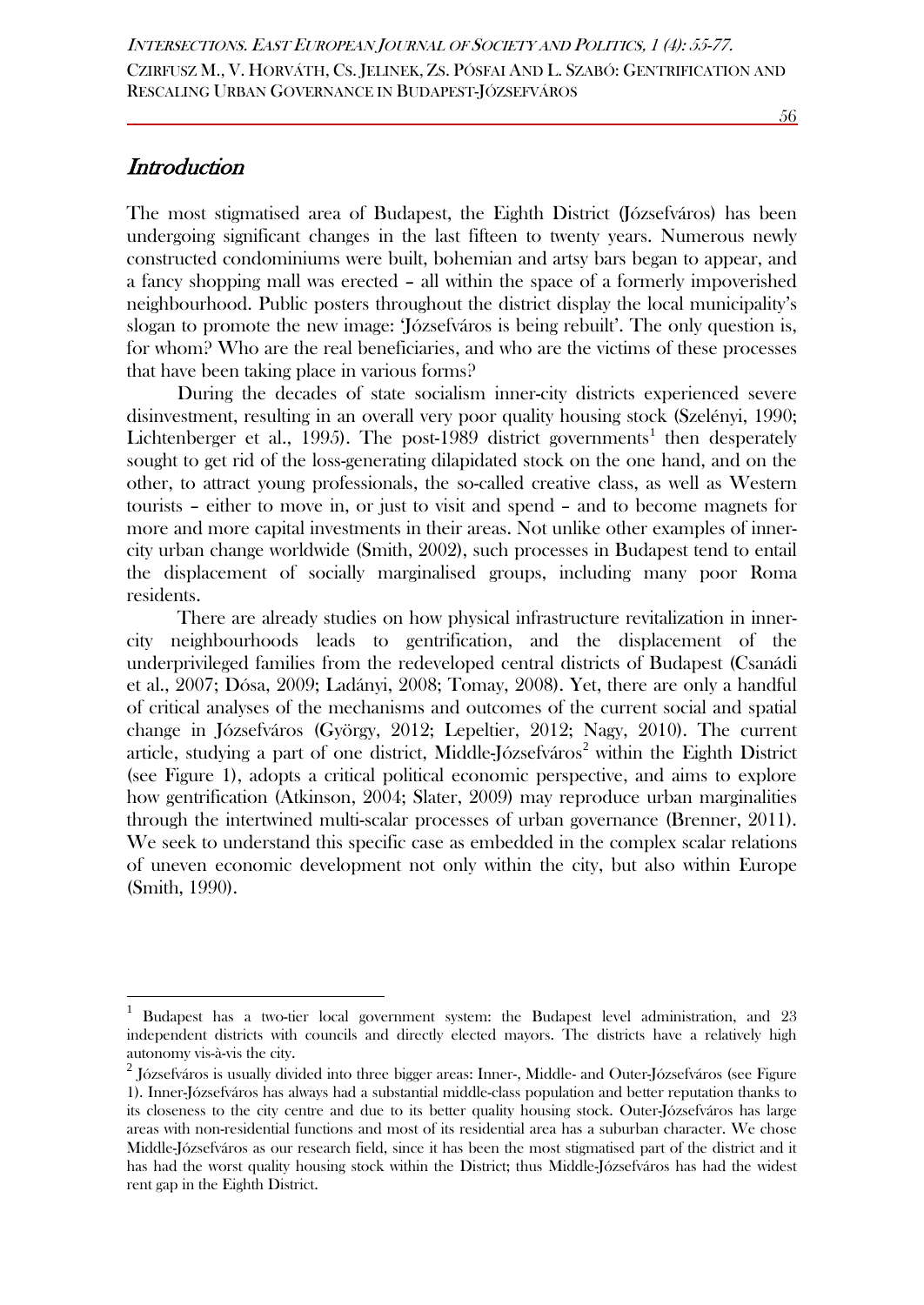CZIRFUSZ M., V. HORVÁTH, CS. JELINEK, ZS. PÓSFAI AND L. SZABÓ: GENTRIFICATION AND RESCALING URBAN GOVERNANCE IN BUDAPEST-JÓZSEFVÁROS



Figure 1: Neighbourhoods of Józsefváros. Source: Authors' own compilation.

In the first section of the article we will outline a theoretical framework combining rent gap theory with recent literature on state rescaling. In the second section we will provide a historical overview of political economic conditions that have structurally positioned Józsefváros. This will set the ground for studying urban regeneration projects in Middle-Józsefváros in the framework of three phases of scalar restructuring, illustrated through three different cases of urban redevelopment. These three cases (also depicted on Figure 1) will be discussed in the third section. Finally, we will show the means through which the image of Józsefváros is attempted to be reconstructed, highlighting the fact that the narrative repositioning (rebranding of the district) is often carried out to the detriment of the already underprivileged. Special attention will be paid to revanchist urban policies, which legitimise gentrifying regeneration plans.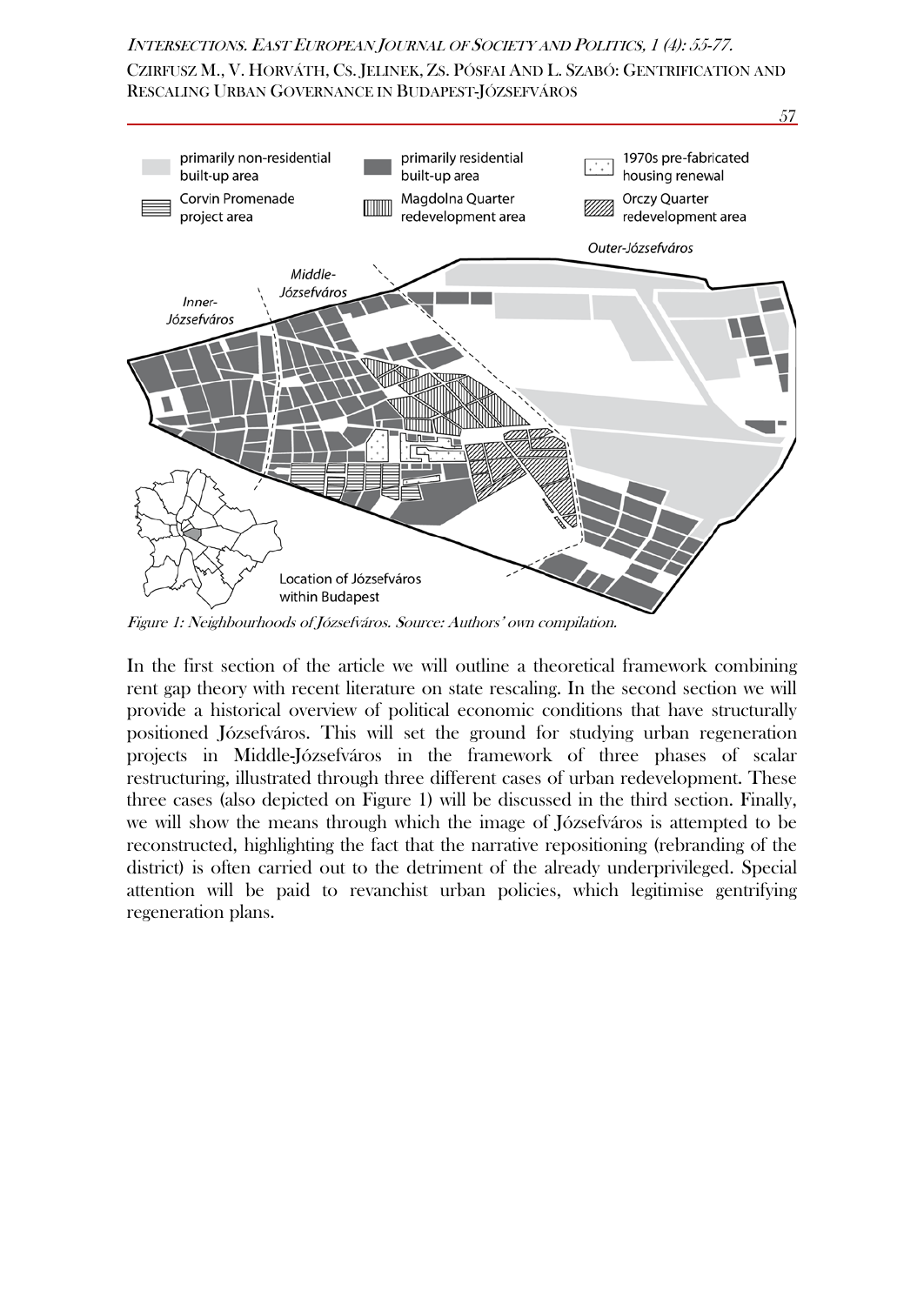58

## 'Closing' the rent gap through the scalar restructuring of urban regeneration

In his seminal book on gentrification<sup>[3](#page-3-0)</sup>, Neil Smith (1996) devoted a whole chapter to three case studies different from the well-known North-American cases on which he based his theories. Besides Paris and Amsterdam, Budapest was one of these three cases. In a very concise but dense analysis Smith argued that in 'Budapest gentrification did not begin as a largely isolated process in the housing market, but came fully fledged in the arteries of global capital following 1989' (Smith, 1996: 172). But instead of this, 'the wholesale gentrification of Budapest – for all of its dramatic momentum amassed in barely a decade – should not be taken entirely for granted. Various economic, social and political forces might well limit the process' (Smith 1996: 174-5).

The theoretical issue at stake here is to what extent the core of Neil Smith's argument – namely the mechanism of rent  $\text{gap}^4$  $\text{gap}^4$  as the manifestation of uneven capitalist development on the urban scale – can universally explain urban processes occurring at different localities. He admitted circa 15 years after the publication of this book in an unpublished interview in Budapest that 'I am a little bit surprised that gentrification has not gone so far I thought it would have gone. I have been tricked by the institutional issues: the complexity of publicly owned vis-à-vis privately owned housing<sup>3[5](#page-3-2)</sup>. In his view the theory of rent gap is applicable both to Budapest and to other European localities, but as the two quotations show, he left space for different processes to explain the nature of particular instances of gentrification. However, in the literature on post-socialist cities this space has so far remained largely unexplored (some of the few counterexamples include Badyina and Golubchikov, 2005; Nagy and Timár, 2012; Sykora, 1993).

In the following we would like to focus on this unexplored terrain: our main aim is to show how in different historical periods different institutions in various scalar arrangements were able to shape the way in which gentrification – that is, the process of closing the rent gap – has unfolded in a symbolic area of the Hungarian capital. Throughout presenting our cases from the Eighth District of Budapest, we will juxtapose rent gap theory with theories of rescaling. Our main argument is that the more or less canonised political economic approach focusing on rent gap and uneven development (Smith, 1979, 1987, 1990), supplemented with the more recent theory of rescaling and scalar restructuring (Brenner, 2011; Mackinnon, 2010; Smith, 2003;

<span id="page-3-0"></span><sup>&</sup>lt;sup>3</sup> We define gentrification through four parallel processes. An area is being gentrified if the following things are happening at the same time: 'reinvestment of capital; social upgrading of locale by incoming high-income groups; landscape change; and direct or indirect displacement of low-income groups'

<span id="page-3-1"></span><sup>(</sup>Davidson and Lees, 2005: 1170). For a critical overview of gentrification research see Slater (2006). <sup>4</sup> Throughout the article we use the original concept described by Neil Smith, where the rent gap is defined as 'the disparity between the potential ground rent level and the actual ground rent capitalized under the present land use' (Smith, 1979: 545). For a recent overview of the rent gap literature see Slater (2015).

<span id="page-3-2"></span><sup>5</sup> The interview was conducted on 15 June 2010 in Budapest by Zsuzsi Pósfai, Kacper Poblocki and Csaba Jelinek before a lecture delivered by Neil Smith at the Central European University. The interview has never been published.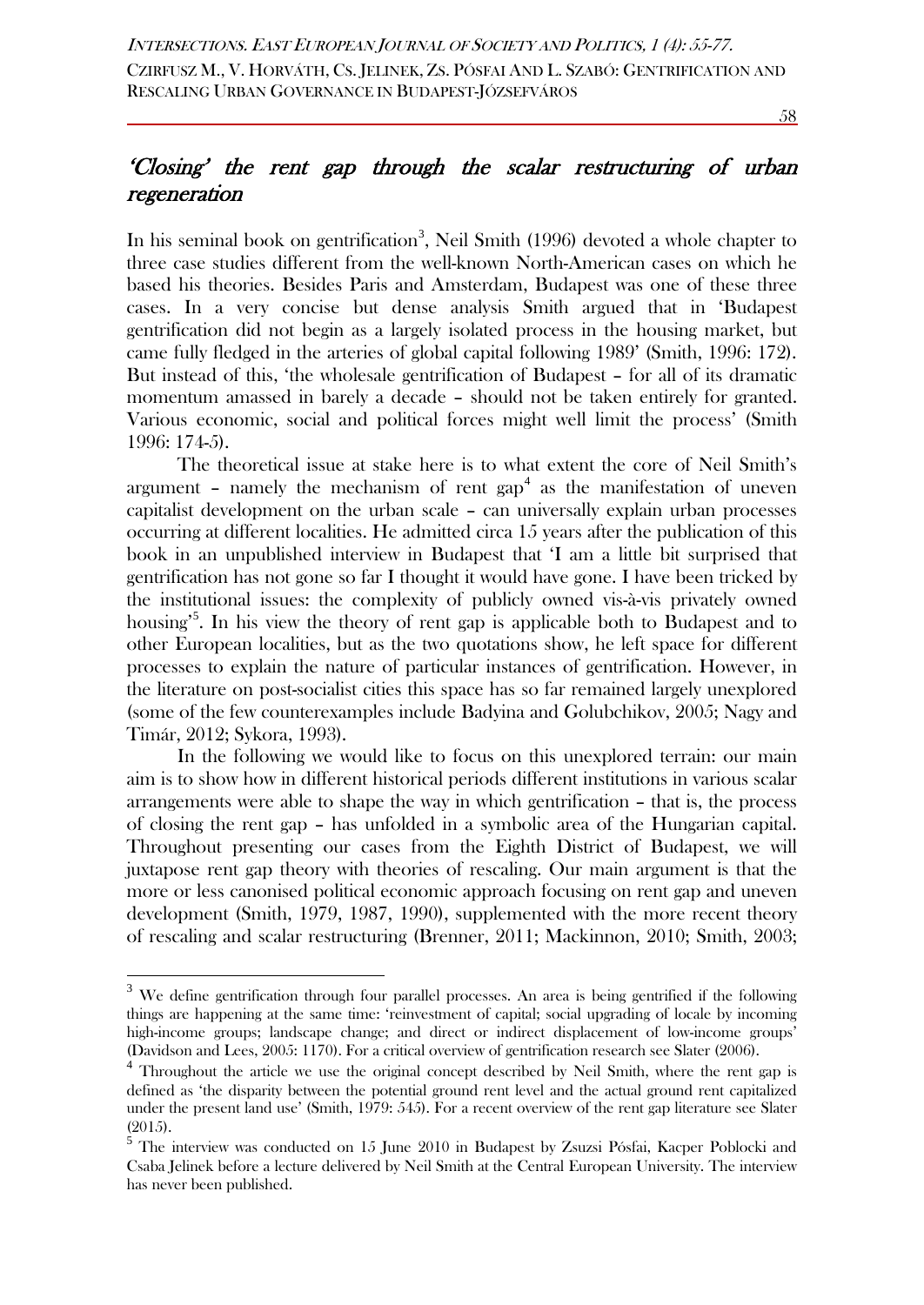Swyngedouw, 1997) gives a useful theoretical framework to understand and disclose contemporary Hungarian discourses on urban policy and urban change.

The literature on scales and scalar restructuring has been rapidly expanding in the recent decades. In this article we follow the international literature in human geography and other social sciences which understand social processes as operating on different territorial levels, or *scales*. This approach, furthermore, conceives scales as not fixed, and looks at how social processes are constructing or producing scales (for an overview see Herod, 2011), or how the roles of different scales are changing over time (cf. Brenner, 1998). For example, classic urban theory mostly explained urban social change as happening on the scale of the urban, not taking into account the role of national policies or individuals' decisions in those processes. The booming globalization discourse throughout the 1990s, and the second wave of decentralisation in numerous European states in the early 1990s reinforced the emphasis on supranational and subnational scales in urban studies. A complex, intricate process of rescaling took place in Europe (see for example Kazepov, 2010) – with slightly different dynamics and directionalities in different regions and countries. Urban policies were also deeply affected, which redefined the context of gentrification at different localities and under different institutional settings. Understanding rescaling as a dynamic process of continuously re-regulating the institutional setup of neoliberal capitalism, and putting a special emphasis on cyclical crises and on the resulting scalar restructuring processes (Brenner, 1998), we will identify three different rescaling dynamics in the case of Middle-Józsefváros, which significantly shaped the ways in which rent gap could be opened or closed.

Our starting point is that while rent gap has been unequivocally present in inner-city Budapest due to systematic disinvestment during socialism, the pace, locality and institutional context of gentrification varied widely within the inner city. We will argue that examining three dominant dynamics of rescaling urban governance in Hungary – decentralization without the redistribution of resources in the 1990s, EU accession and Europeanisation of public policies from the 2000s, and recentralisation after 2010 – will help us understand when, where and how gentrification has been unwinding in Middle-Józsefváros. All of these dynamics are characteristic to a certain historical period, although there are important overlaps. Through three exemplary projects, we will show how these dynamics allowed private and public actors to 'close' the rent gap resulting from the longer history of Middle-Józsefváros.

Although our argument attempts to expand the political economic theory of urban social change based mainly on empirical work carried out in 'Western countries', we do not want to dismiss the universal features of gentrification. Given the homogenising tendencies of uneven development of global capitalism, the commodification and securisation of inner cities go hand in hand with the displacement of the relatively poor and 'undeserving' population, which can also be observed – and should be examined – in our cases. However, as homogenisation is inseparably connected to differentiation (Smith, 1990), we aim to highlight the specificities that first hindered the gentrification of Middle-Józsefváros until the early 2000s, then later made it the testing ground and exemplary case of intensifying urban revanchism (Smith, 1996) in Hungary. These specificities will be explored through a historical approach, understanding the role of different institutions (i.e. different market as well as state actors) linked to different scales. We will find that the rescaling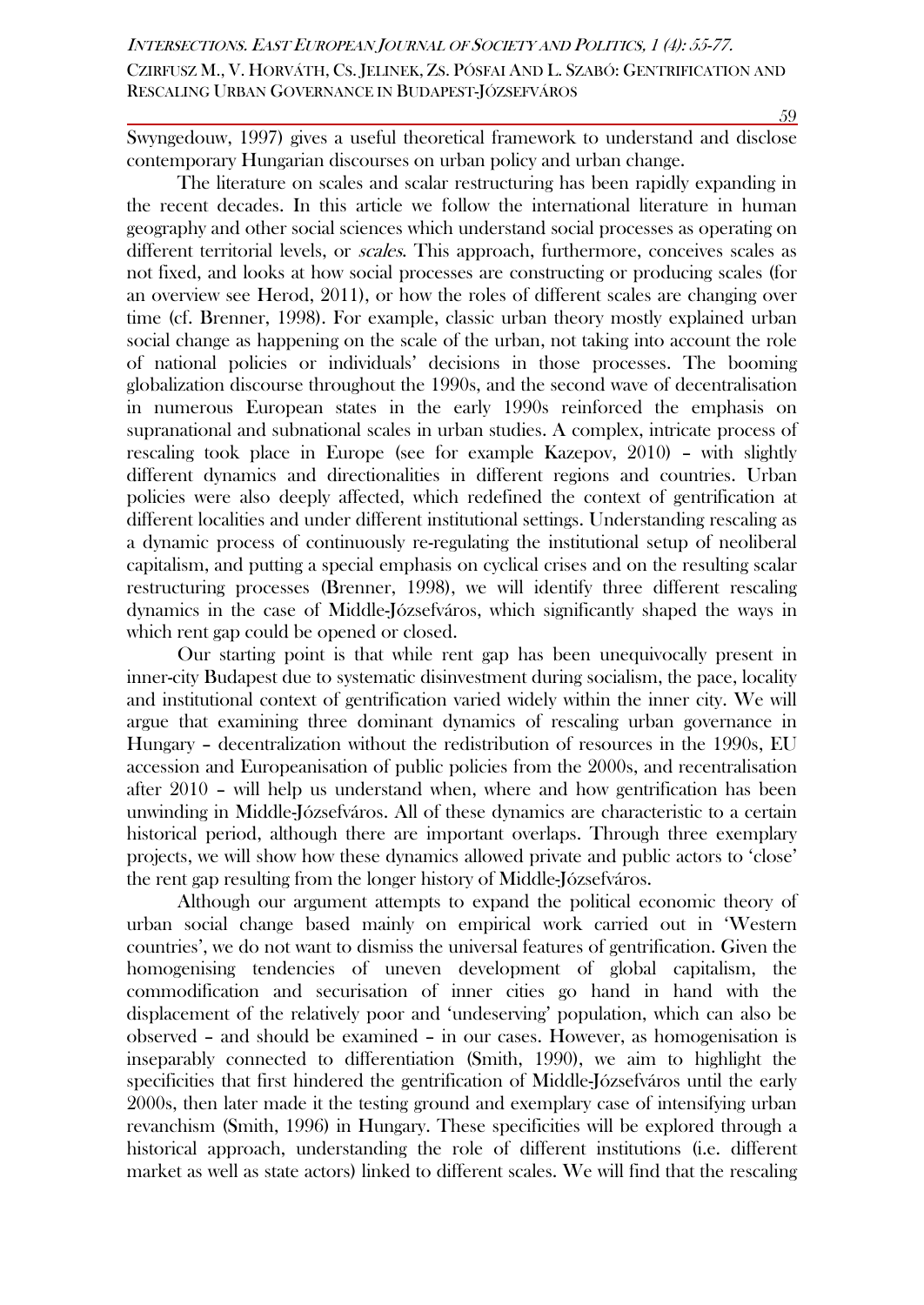we can periodically observe has important consequences to how the closing of the rent gap is hindered or supported at different points in time.

## A historical overview of the production of rent gap in Józsefváros

In order to understand current urban change in Józsefváros, longer historical development of capitalism and its relationship with state rescaling must be taken into account. This section gives a broad historical overview of how the district had become Budapest's most stigmatised part by the 1980s, with extremely dilapidated housing stock in the Middle-Józsefváros area.

Since capitalist development took impetus in Budapest in the  $19<sup>th</sup>$  century, rent gap has been a stable and powerful driving force in urban development. the Eighth District of Budapest is a remarkable example of how capital flows have materialised in the physical fabric of the city and how these processes have always been interconnected with state rescaling, social change and the production of urban marginality.

The initial urbanisation in today's Józsefváros were driven by the excess of capital after the Napoleonic wars: landowners exported Hungarian agricultural products during the war, profits were invested in buying land in the current Eighth District's area, then the outskirts of the city (Pilinyi, 1997).

Urban development accelerated after the economic crisis of the 1870s, and was also defined by the political-economy of the state structures in the Austro-Hungarian Empire. As a result of the lobbying force of landowner elites, legislation favoured high-density construction, which in turn led to the construction of tenement houses that combined upper class (street-front) and lower class residents (backyard) in the very same building (Gyáni, 1992). Wealth and marginality existed within the same house – although inner-city rents were high even in sub-standard backyard flats, keeping away the poorest families from these neighbourhoods (Csanádi and Ladányi, 1986; Bodnár, 2001). According to 2011 census data 57 per cent of the district's flats were built before 1919, during the construction boom of the turn of the century.<sup>[6](#page-5-0)</sup>

In the inter-war period upper classes resettled into newly-built tenement houses outside the district, leading to slum-formation. The renovation of the Eighth District's housing stock (that is, a plan to close the rent gap) was already on the agenda of both national and city-level politicians, as well as the general public in this period (Csanádi and Ladányi, 1986; Kocsis, 2009), but no significant action was taken in the aftermath of the Great Depression.

Buildings then suffered significant damage during World War II. Moreover, the post-war period was characterised by an acute housing shortage, due to the massive inflow of labour force responding to state-led industrialisation. The shortage was initially tackled by splitting larger apartments into smaller ones, and moving multiple households in a single flat as co-tenants. Although housing was partly decommodified in the classical sense (nationalisation of residential buildings began in

<span id="page-5-0"></span> <sup>6</sup> Source of all official census data referred in this article is the Hungarian Central Statistical Office (HCSO). The HCSO is not responsible for any results and conclusions drawn from this dataset. We thank for the HCSO for providing access to the census micro-data.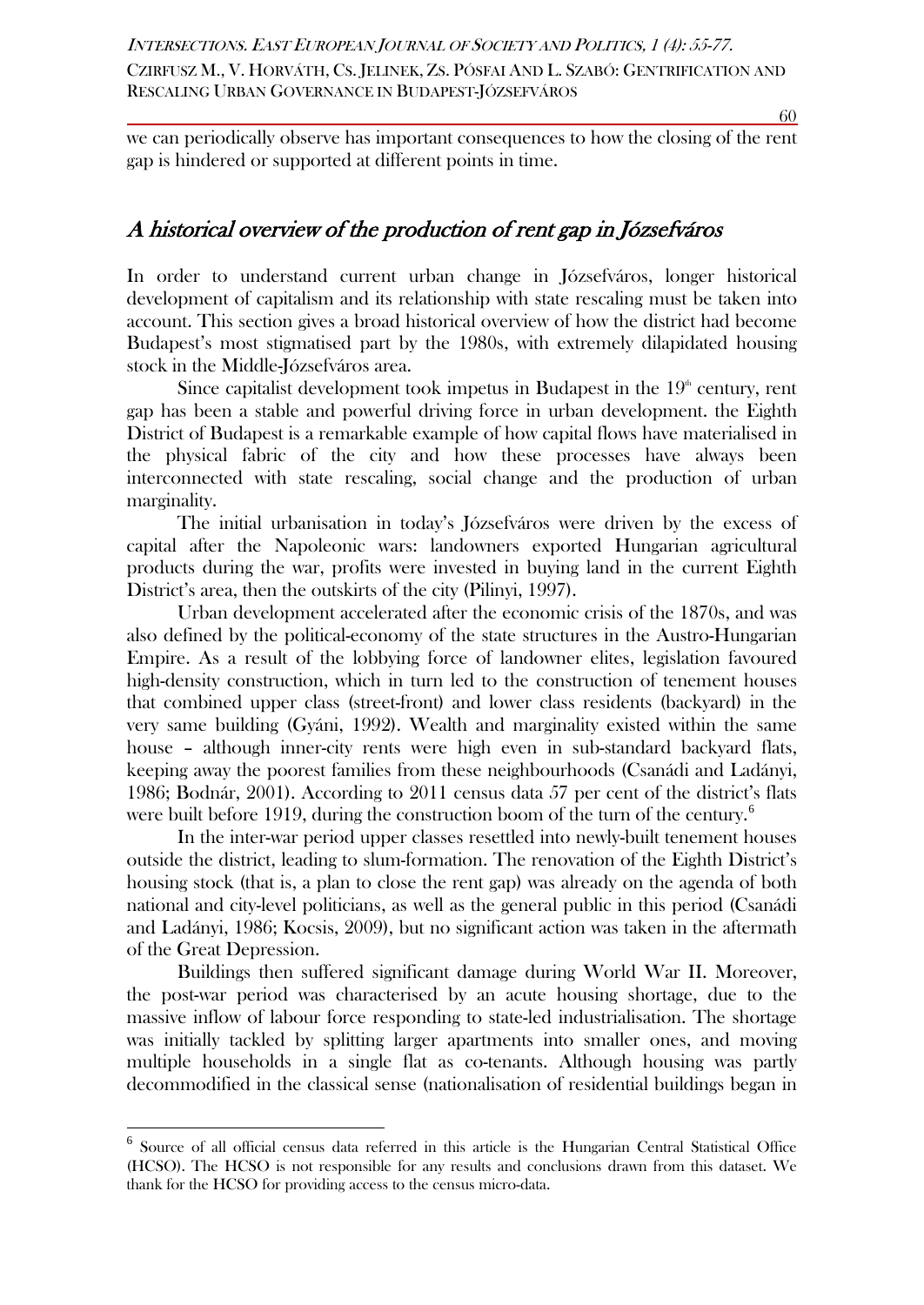1952), housing market dynamics were still a driving force of inner-city development. As Szelényi (1990) pointed out, the state's housing redistribution policy and the allocation of newly-built houses on a district level, from the late 1950s onwards, indicated and contributed to deepening inner-city socio-spatial inequalities (better-off families were put at the top of the allocation lists). State housing investment was dominant, and almost exclusively concentrated on housing estates (i.e. outside Eighth District). At this time, 'inner slum-formation' took place in Józsefváros – that is, within the district middle-class people were living in larger and better buildings, in flats with bathrooms, and in better locations within the buildings (Nemes and Szelényi, 1967).

The outmigration of higher classes from the district continued: privileged groups (including the middle class) moved out, and people with some savings or credit received from state owned banks built private family houses in the outer districts (Ladányi, 1989). This resulted in the further deterioration of housing conditions and a concentration of poor inhabitants in Józsefváros.

The initial answer to these socio-spatial changes at the national and city level was a complex regeneration plan for Middle-Józsefváros, accepted in 1963 (Brenner, 1965). The original development area was planned to reach more than 30,000 people in around 10,000 flats in 550 buildings (three quarters of the latter were to be demolished). The development project slowed down following the lack of state funds due to the 1970s economic crisis and the excessively high costs of the demolishing. Eventually only 4,000 new flats were built until the late 1980s.

The regeneration of the early 1970s was characterised by a displacement of vulnerable groups into unchanged overcrowded living conditions. Investment and renovation of the old housing stock was strictly forbidden in the foreseen development area. The local paper (aptly titled *Józsefváros*) reported:

'Some years ago residents (…) might have hoped for a brighter future, since there are people who were notified ten years ago that they would be receiving a new flat within a year. But the reconstruction stopped, as if the time did: the neighbourhood is in limbo, there is almost no hope for new flats. [At the same time], because of the reconstructions, the [municipality's] maintenance company does nothing, prohibits renovation and modernisation by the tenants, being it a reconstruction area.' (Józsefváros, 1986/1: 7.)

This together led to a change of the local society for lower-class and more marginalised residents, including poor Roma people. Although Roma had been living in the district for a long time (Józsefváros had also been the home for many welleducated Roma musicians since the early  $20<sup>th</sup>$  century), a state-led programme which dismantled impoverished Roma neighbourhoods in the outskirts (once a stepping stone for people arriving from the countryside to work in Budapest) forced many families to move into run-down flats of inner-city neighbourhoods, including Józsefváros (Ladányi, 1989). Marginalisation of the Roma was driven by different forces at different scales. Firstly, as a direct means, the majority of Roma were considered not deserving newly-built flats: authorities argued that they would damage the dwellings. Secondly, there was a scarcity of multi-room-flats for the needs of larger families. Thirdly, after the crisis deepened in the 1980s, real wages diminished, lower-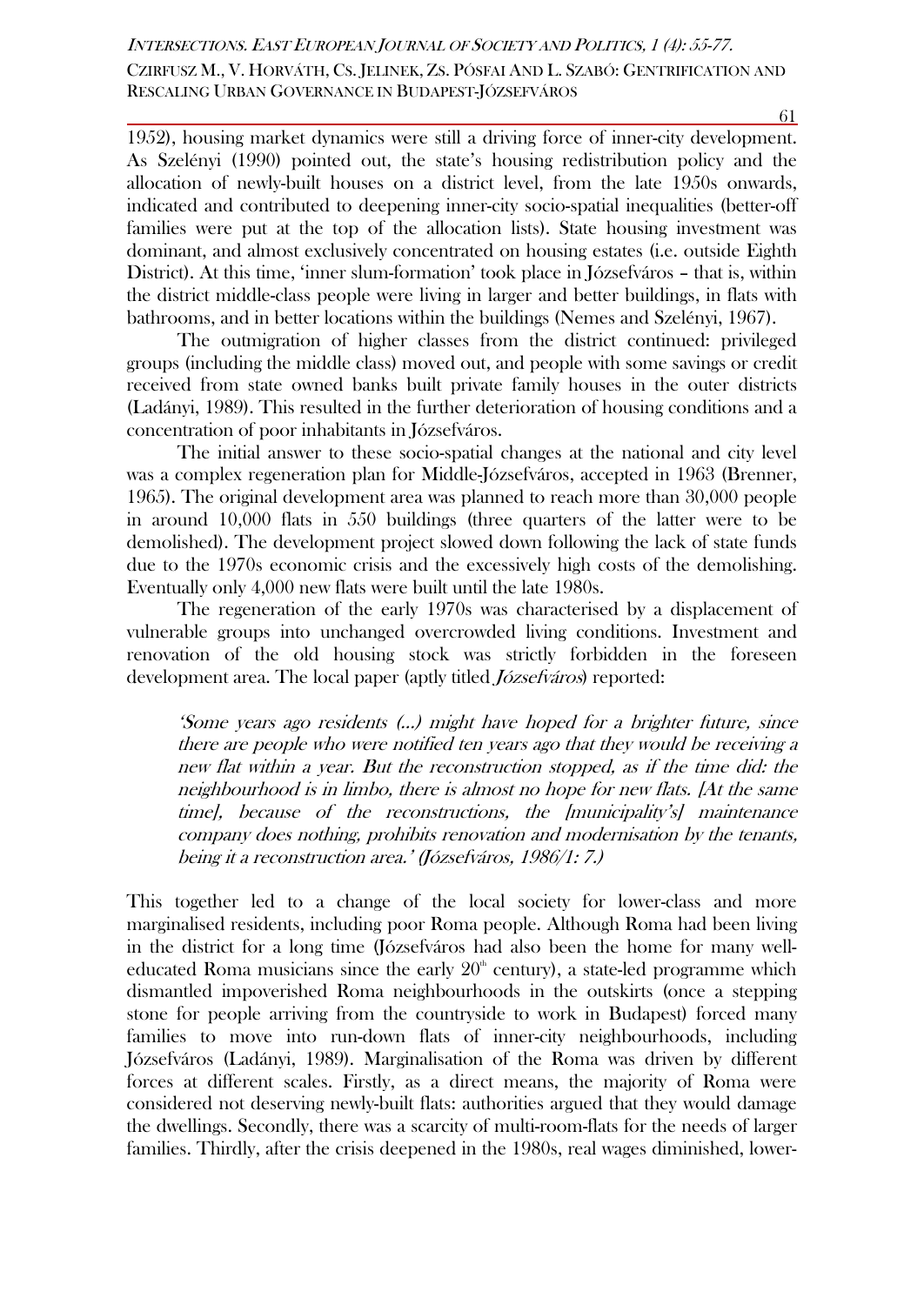class families could not afford the higher rents of the new buildings any more, thereby were forced towards the lower spectrum of the housing stock (Ladányi, 1989).

Following these processes, Józsefváros became highly stigmatised by the end of the 1980s due to its very poor quality housing stock, a comparatively higher proportion of low income Roma population, and the relatively high rates of criminal activity.

The political changes of the end of the 1980s found the Eighth District in social and physical decline, with high levels of stigmatisation and poverty. This, together with the inner-city location of the district, inevitably meant that the rent gap was extensive by this point.

Following the regime change of 1989, privatisation of the housing stock and the change of the local government system have only worsened the situation. From the 1980s, but more intensely in the 1990s the formerly publicly owned flats were privatised to sitting tenants at favourable prices (Dániel, 1996; Bodnár, 2001); better quality dwellings were quickly privatised by more affluent dwellers.

Usually the impact of the radical transformation of the local municipality system on housing outcomes does not receive adequate attention. Several tasks and competences were delegated to lower scales of governance because of the prevailing ideology of subsidiarity in neoliberal economies in the 1990s (Sassen, 1994). This decentralisation also meant the transfer of the state owned housing stock to the municipal scale – together with the responsibility for social housing provision, but without the necessary financial resources to fulfil these tasks (Vigvári, 2008).

Inner-city districts in Budapest opted for different rehabilitation policies (for an overview see Kovács, 2009; Keresztély and Scott, 2012). For example, Ninth District (Ferencváros) chose to carry out a long-term 'block rehabilitation' project, regulated by the local authority based on a French model (cf. Jelinek, 2010). In (Inner-) Erzsébetváros (Seventh District) the process of gentrification was largely unregulated by the municipality, and has proceeded in a less planned, and more market-led way (cf. Csanádi et al., 2011).

In case of Józsefváros the situation became critical in the early 1990s. As one council member described the situation at the time: '[…] we had no chance at all to acquire funding either from the central state, or from the Municipality of Budapest for developing at least one block in the district; moreover, we had absolutely no financial resources' (Molnár, 2013a). Since Józsefváros experienced the most worrying tendencies of urban marginalisation in Budapest<sup>[7](#page-7-0)</sup> (Ladányi, 1992), and since no 'spontaneous gentrification' took place in the district, the local municipality had to create their own approach. In the first few years, municipal leadership aimed to focus on the inner, more developed parts of the district (the best located Inner-Józsefváros on Figure 1). For the changing ownership structure and the usage of the flats in the Eighth District see Figure 2. Then, from 1994, a lobby within the municipality emerged arguing for the development of the 'slums' in Middle-Józsefváros (Molnár, 2013b). Although a plan was already published in 1992 proposing to renovate rundown buildings and to build residential buildings on empty lots (Perczel, 1992), it was evident that no funding would be available for such investments in the most

<span id="page-7-0"></span><sup>&</sup>lt;sup>7</sup> For example in 1992, 24-25 per cent of the families were poor in Middle-Józsefváros compared to the 10 per cent Budapest average, while 21 per cent of the flats in the district had no toilet and bathroom (Echter, Iván and Molnár, 1995).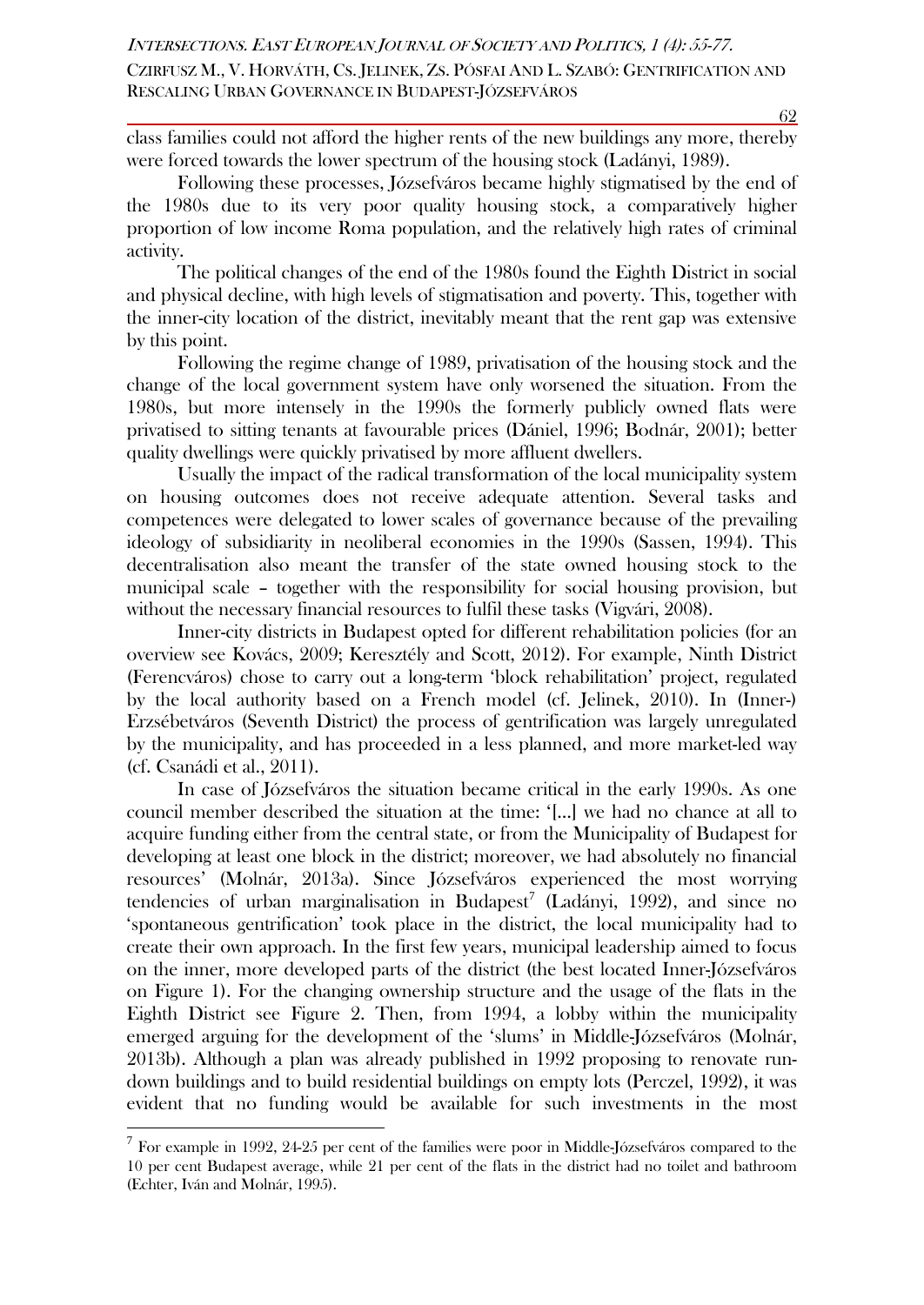63

stigmatised areas of Budapest. It was clear that in order to achieve the desired urban and social change, input (financial and other) from institutions other than the local municipality would have to be involved. This leads to the story presented in the next part.



Figure 2: Ownership structure and usage of flats in Józsefváros (1990, 2001, 2011). Source: HCSO data, authors' own compilation.

## Three phases and three cases of rescaling urban development in Middle-Józsefváros

In the following we are going to show how the scalar structures of urban development have changed since the late 1980s in Budapest. We identify three phases of rescaling urban governance: decentralisation without resources in the 1990s; Europeanisation from the early 2000s onward; and recentralisation efforts since 2010. These different, overlapping phases and scales of governance can be well illustrated through the examples of three urban development projects of Józsefváros. Besides the different dynamics of scalar restructuring, we identify in each example how different strategies of closing the rent gap are enabled by the new scalar arrangements.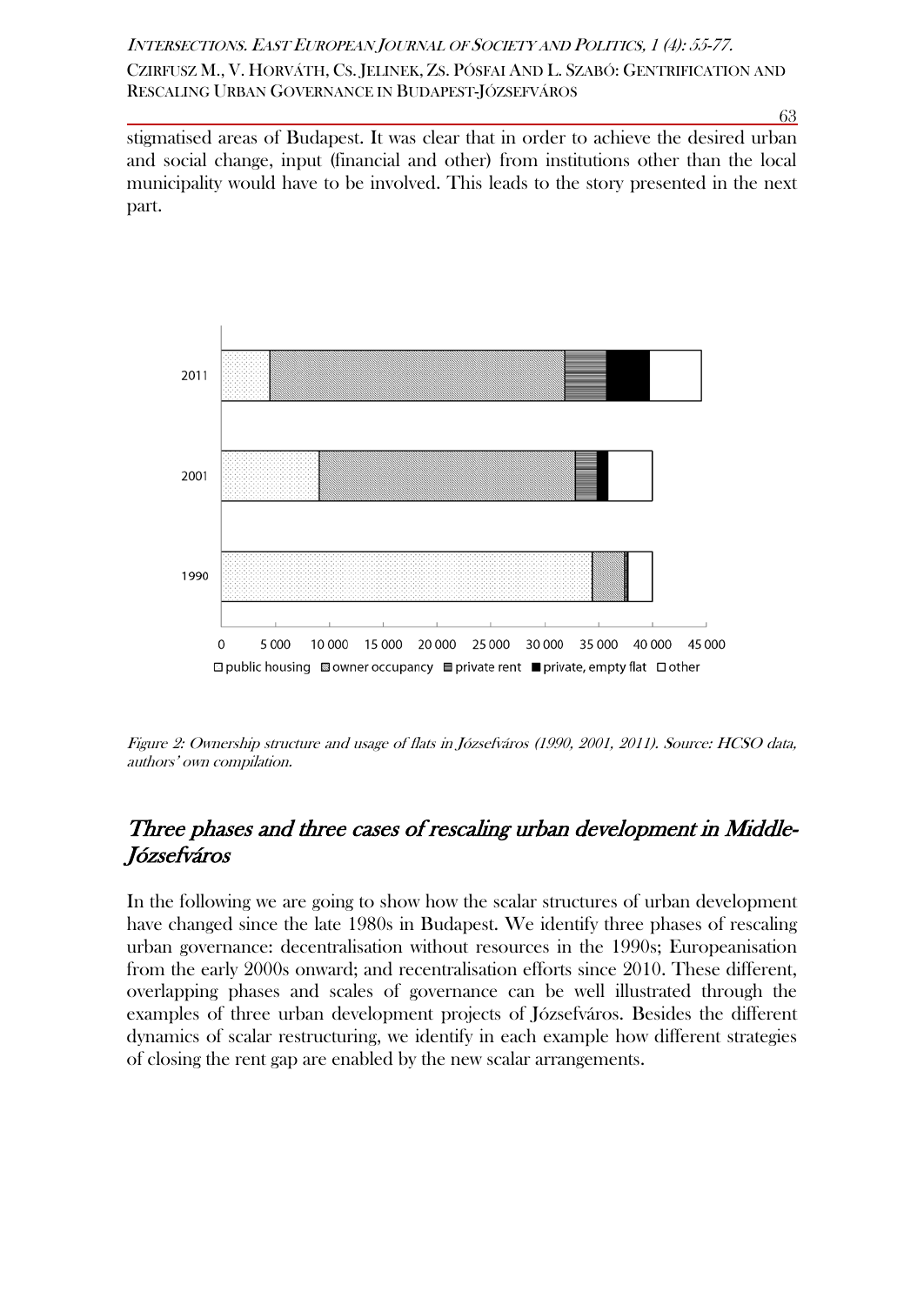64

## Decentralisation without central financial resources: private-public partnership in the Corvin Promenade Project

The rent gap in Middle-Józsefváros could not be 'closed' throughout the 1990s due to being a highly stigmatised area, and private actors found it too risky to invest in a neighbourhood that may discourage clients. Recognising this constraint, the same lobby that started to push for the development of the 'slums' within the municipality in the mid-1990s started arguing for a more drastic solution: to demolish buildings on a larger contiguous area, and to replace them with buildings attractive to middle-class residents – with the involvement of a larger private investor. Accordingly, the municipality started to create an institutional and legal framework in which the business potential, that is, the conditions of profitably closing the rent gap could be achieved. A new institution, RÉV 8, was set up in 1997 to coordinate urban redevelopment projects, and to facilitate negotiations between the municipality and private investors. The majority owner of RÉV 8 was the local municipality, but both the Budapest Municipality and the largest Hungarian bank,  $\overline{OTP}^8$  $\overline{OTP}^8$  had shares in it. Potential investors were invited to an open tender for reconstructing the largest rundown inner city area in Central and Eastern Europe. The municipality offered to demolish the existing poor quality public housing stock and to relocate the tenants, in exchange for upgrading the urban fabric and providing amenities for middle-class people (cf. Figure 2). While the first tender was unsuccessful, the second was won by a consortium of four large Hungarian construction companies. Finally, they managed to sell the rights to implement the country's largest urban redevelopment project to Futureal, a Hungarian real estate developer. The project was started in 2000, and its estimated total cost will be EUR 850 million, including EUR 72 million in public investment.

Although the global financial crisis slowed down the development in 2008 – similarly to the 1970s, when the socialist redevelopment plan right next to the newly built Corvin Promenade was halted because of the crisis at the time –, it now seems that the project will be carried out by 2017. So far more than 1,100 old flats were demolished, 70 per cent of which was social housing. These were replaced with a mall, 2,700 new flats and 130,000 sq.m. of new office space. Former inhabitants (or more precisely the ones who had official tenure) were compensated either in kind (exchange flat located in the district but often further away from the inner city), or in cash. Though there was no systematic study to follow up on displaced residents, it is very likely that many of them, including numerous Roma families, ended up in similar or worse conditions. Figure 3 and Figure 4 show how the area of the Corvin Promenade Project became socially 'upgraded'; and how urban marginality, concerning many Roma, was reproduced and deepened in other parts of the district. The cost of closing the rent gap in the renamed - and rebranded - Corvin Quarter<sup>[9](#page-9-1)</sup>, that is, to gentrify the area was thus the further intensification of urban marginality elsewhere in the district (see Figure 4), in Budapest, and in the countryside (Ladányi,

<span id="page-9-0"></span> <sup>8</sup> In 2000, Józsefváros Municipality took over the shares held by the OTP.

<span id="page-9-1"></span> $9$  The district was divided into 11 administrative 'quarters' in 2005, which has not only helped to appoint the different areas of regeneration (i.e. Magdolna Quarter, Orczy Quarter, Szigony Quarter), but also ensured closer control over them.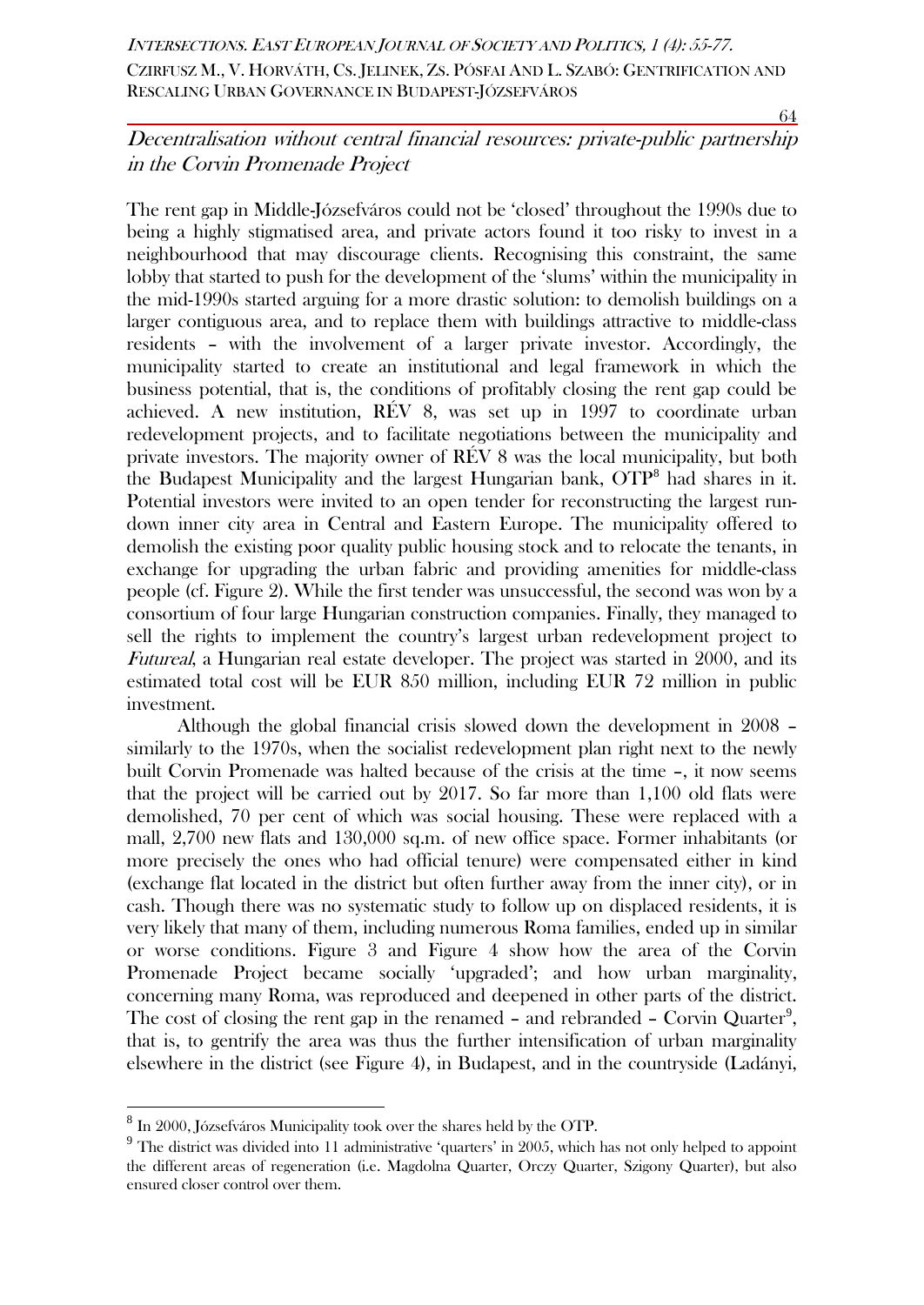65

2008; Ladányi and Virág, 2009). The institutional preconditions for this to happen were, on the one hand, the radical decentralisation of public tasks carried out in the 1990s, without necessary resources allocated from the central budget, and the reintegration of Hungary's economy to the global financial markets after the regime change, on the other. This resulted in a situation where local municipalities are forced to compete for thin state funding, as well as for the relatively scarce private capital by making the investment opportunities more favourable, and – if need be – occasionally even adopting pro-investment measures at the detriment of their current population. These institutional arrangements could only be set up by the beginning of the 2000s, which also corresponded to a period of global capital expansion, a large part of which was channelled into real estate development. The convergence of these factors at this given moment also partly explains why the gentrification of Middle-Józsefváros started relatively late compared to what the rent gap theory would have forecast – and what Smith expected (1996). The interplay of transitional recession, the depleted share of public housing even in the District 8 due to rapid privatisation, the stigmatisation of Józsefváros, and possibly even the relatively lower level of capital available to real estate development (compared to Western European or North American counterparts) significantly delayed the process. It could eventually take off nonetheless, once the national economy picked up, municipal governance began to undertake a more proactive coordinating role, and could offer an investment area of a scale large enough to be interesting for a national investor, and when capital available for real estate investment expanded on a global scale, including the boom of foreign currency loans on the Hungarian credit market.



Figure 3: Population change and changing social status in Józsefváros (2011). Source: HCSO data, authors' own compilation.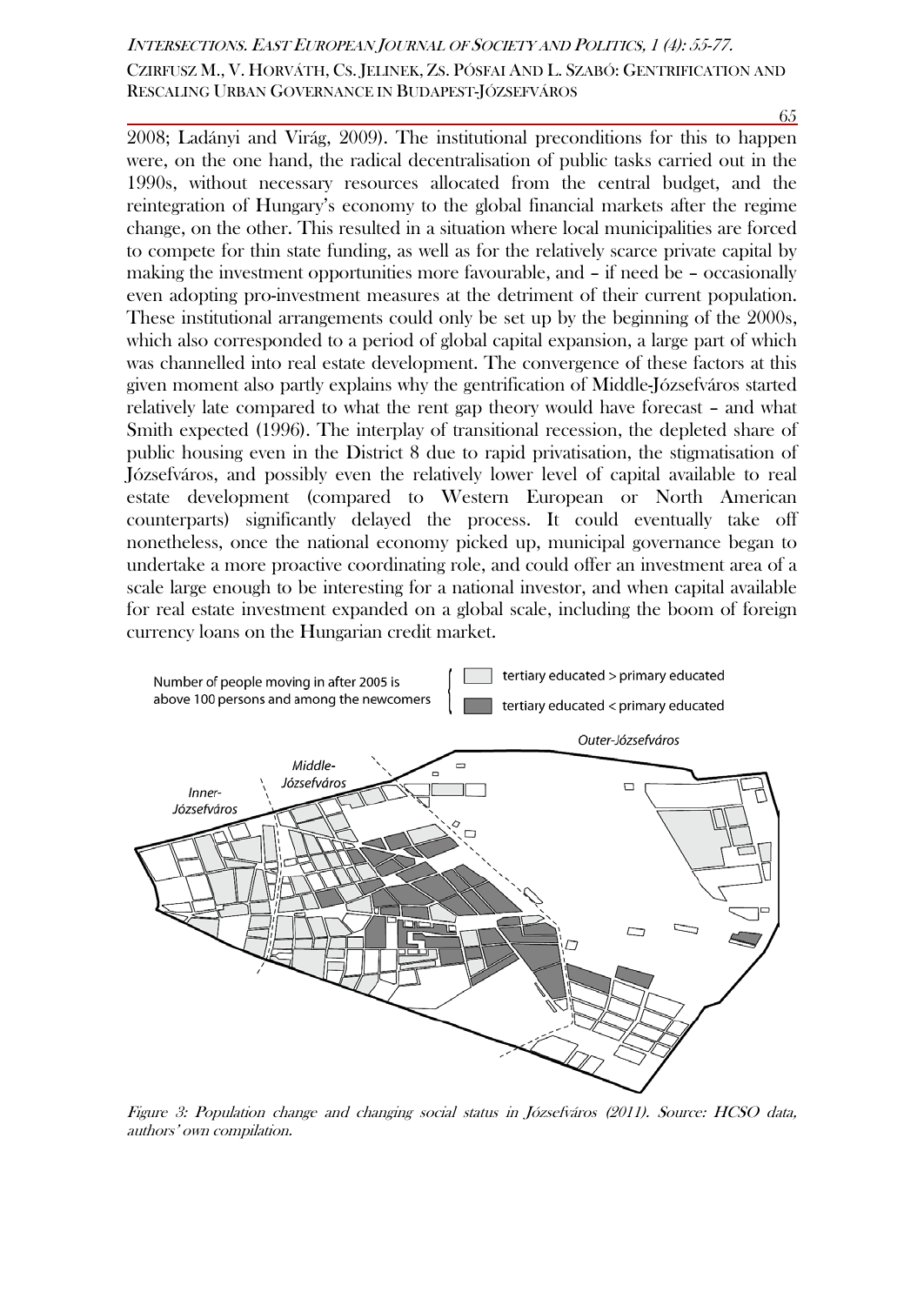CZIRFUSZ M., V. HORVÁTH, CS. JELINEK, ZS. PÓSFAI AND L. SZABÓ: GENTRIFICATION AND RESCALING URBAN GOVERNANCE IN BUDAPEST-JÓZSEFVÁROS



Figure 4: Share of the Roma population in Józsefváros on the block level (2001, 2011). Source: HCSO data, authors' own compilation.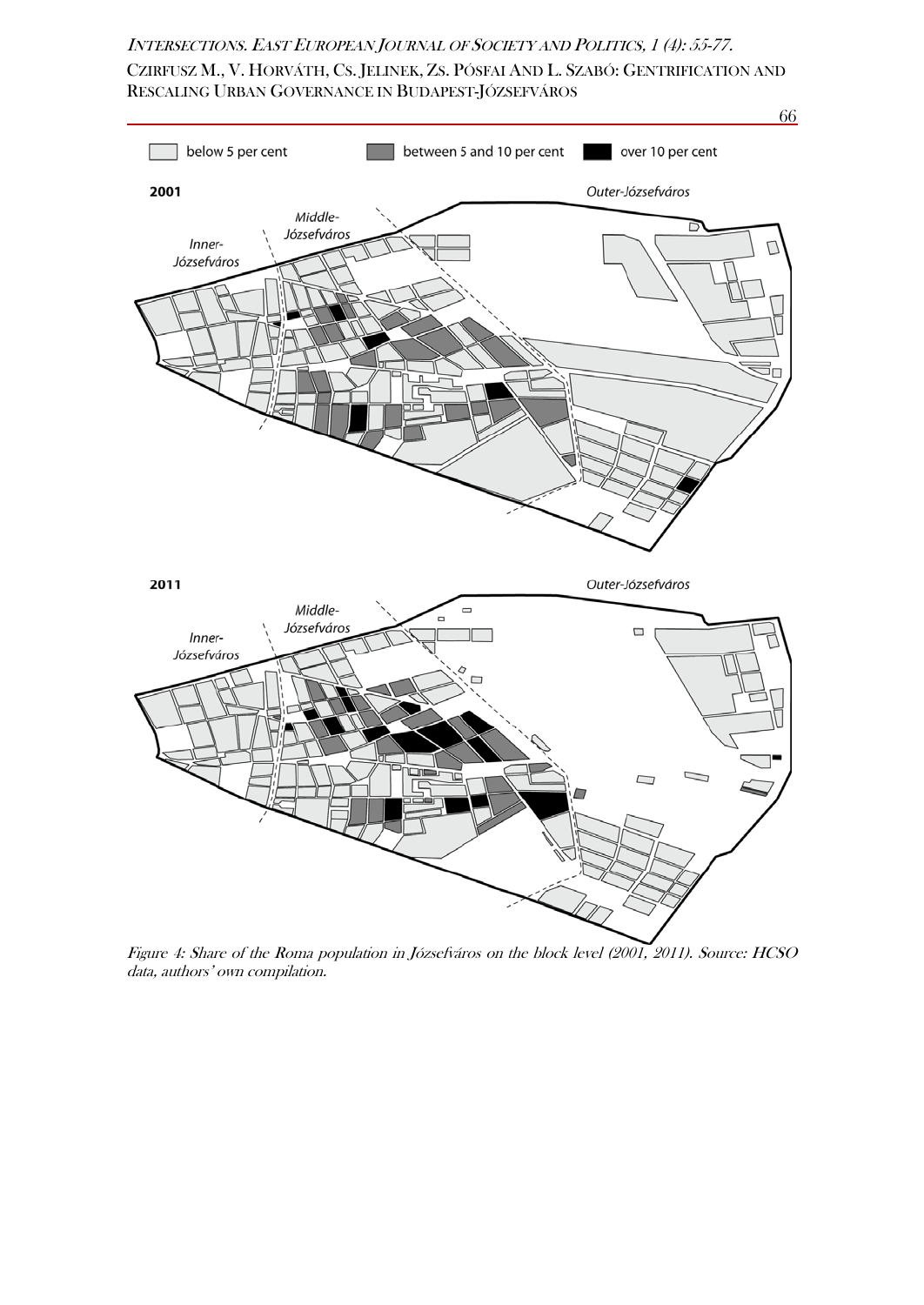67

## The role of the European Union in local urban development: Magdolna Quarter Programme

While municipalities' intense competition for financial resources in the 1990s was principally articulated as a quest for private investors, the preparation and achievement of EU accession in the 2000s opened up a new opportunity for funding, introducing a new, supra-national scale in urban governance. In the case of Middle-Józsefváros the major project illustrating this restructuring of scalar arrangements, where EU funds have had an overwhelming role in the regeneration of certain neighbourhoods is the Magdolna Quarter Programme (MQP).

The MQP is one of the few so-called 'socially sensitive urban rehabilitation programmes' in the city, and has consisted of three phases: the first one between 2005 and 2008, the second between 2008 and 2010, and a third one, which was deferred after the change of both the local and national government until 2013, to be finished this year (2015). While the majority of the funding for the second and third phase of the Programme was covered from the European Regional Development Fund and the European Social Fund, the first phase started with a cca. EUR 2.3 million contribution of the Municipality of Budapest.<sup>[10](#page-12-0)</sup> To continue, around EUR  $5.3$  million was allocated for the second phase, then around EUR 12 million for the third phase of the programme from EU funds; which have clearly significantly exceeded the support of the central city government, let alone that of the district municipality.

MQP truly applied a new approach in Hungarian urban renewal politics, as it has been trying to put more emphasis on the social aspects and the participation of local inhabitants in the urban regeneration process. Based on our interviews with urban developers and chief architects both in Budapest and outside the capital city, the programme is typically considered a pilot project and 'best practice' for an integrative form of urban renewal. Nevertheless, according to others, the presumed success of the Magdolna Programme needs, at least, further scrutiny.

Part of the critiques claim that despite the integrative framework, several local civil group representatives were not involved either in the planning or the implementation process, with special attention to Roma as well as migrant organisations (Jakab, 2005; Szabó, 2015). While the so-called Kesztyűgyár – which is a former glove factory, turned into a local community centre in relation to the Magdolna Quarter Programme – could not meet its original goal, namely, to become an inter-ethnic space, used both by local Roma and non-Roma dwellers (György, 2012).

As a study shows, the precondition for carrying out the Magdolna Quarter Programme was not only the availability of EU funds, but also that it was preceded by the gentrification of two other neighbourhoods. Namely, even the people in charge of planning admit that had the gentrification of Inner-Józsefváros and the Corvin Promenade first not attracted private investors, and up-and-coming young middle class inhabitants, the Magdolna Quarter Programme would not have even been conceptualised (György, 2012: 190). The sad irony of the situation is that – as mentioned above – most people displaced from the gentrified areas appeared in the margins of the Magdolna or Orczy Quarters (on the latter, see the next section).

<span id="page-12-0"></span> $10$  The whole budget of the Magdolna Programme I. was cca. EUR 2.8 million.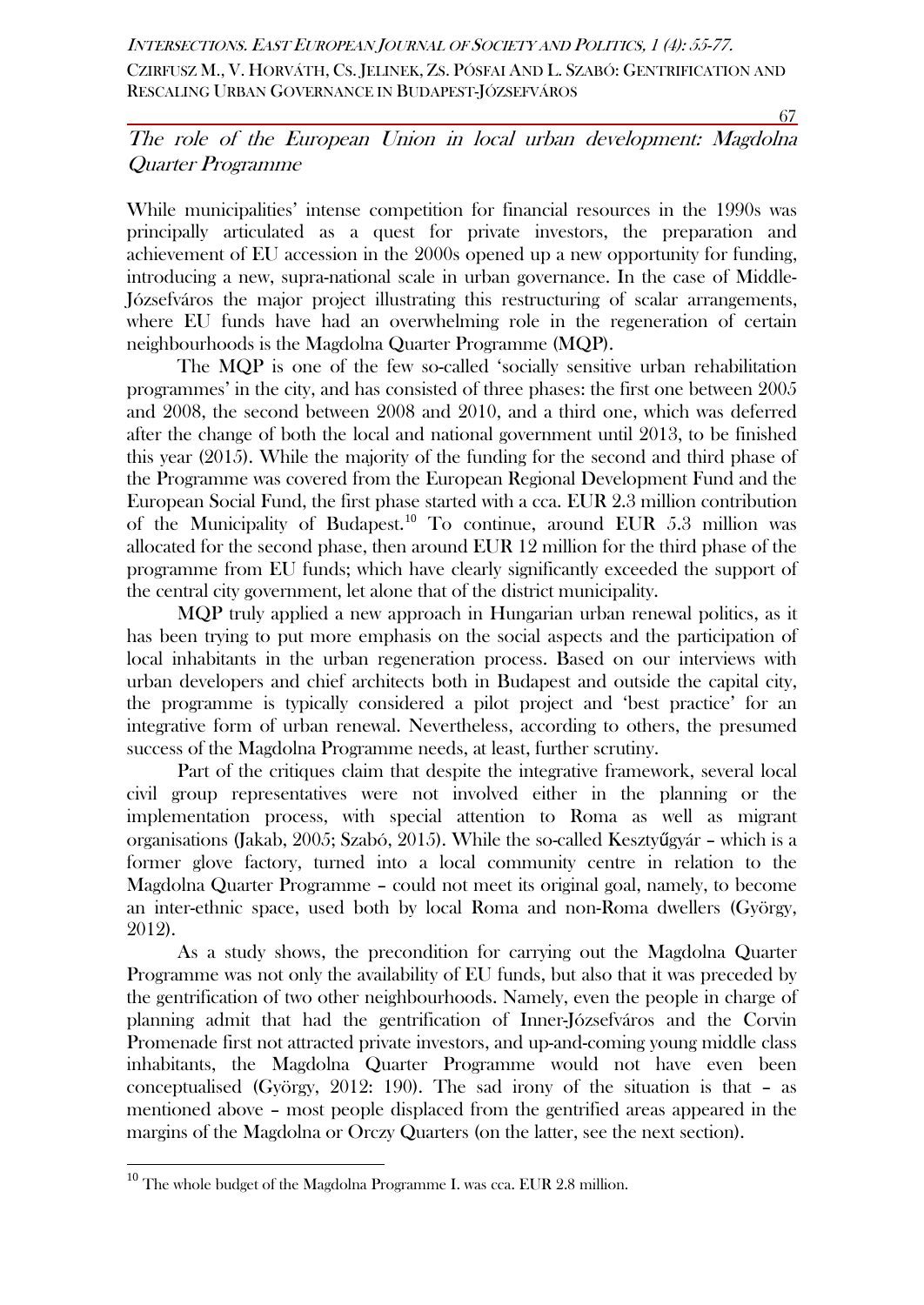While the Magdolna Programme has undoubtedly had positive effects on a selected group of Józsefváros inhabitants, recent developments in its third phase still suggest that the municipality seeks to close the rent gap under the auspices of its single 'socially sensitive' rehabilitation project as well. The privatisation of its commercial real estates (particularly the pro-middle-class redevelopment of the local Teleki Square market) as well as offering tax allowances for selected retail activities (i.e. catering business in Népszínház street bordering the Magdolna Quarter) could very easily result in a form of commercial-led gentrification in the neighbourhood (Rankin, 2008). Furthermore, this emblematic social rehabilitation project, ongoing for about 10 years now, has arguably changed the image of the area. In the private housing stock it started to increase rental prices, and induced a wave of 'spontaneous' gentrification (see also Figure 2).

'Closing the rent gap' with the aid of EU funds is not a particular case, though. In a general national and regional context of scarcity of resources, it is a prevalent approach applied by municipalities in shortage of direct capital investments – where the significance of and competition for international transfers (such as the funds available based on EU Cohesion Policy) increases. Thus, compared to the 1990s when private capital was sought by local municipalities (through direct investment and privatisation) on the scale of individual investment projects, from 2000 onwards (when Central and Eastern European countries gained access to EU funds) the European Structural Funds have gradually become the main source of investment in urban regeneration. This shift also brought about important changes in the structure of urban governance, which is coined as a process of Europeanisation in the literature (see for example Bukowski et al. 2003).

#### Return to the national government: the Orczy Quarter

Lastly, we turn to the analysis of the currently ongoing urban social change of one of the Middle-Józsefváros neighbourhoods, called Orczy Quarter. This most stigmatised neighbourhood within the district also accommodated a large part of marginalised populations displaced from other, 'developing' areas – not only from within, but also from outside of the district. In the Orczy Quarter housing conditions are worse than in other parts of Józsefváros. Many families live in energy poverty, most typically those living in municipally-owned flats. Socially marginalised and especially vulnerable groups, like Roma people represent a higher proportion of the population than the district average. But the fact that the number of empty flats rose significantly between 2001 and 2011 suggests that this area is at the next forefront of rapid urban change (see Figure 2, 3 and 4).

The renovation of the area is currently on the agenda of the local municipality, but concrete plans and funding sources are not yet made public. However, it seems very probable (based on public statements of the district mayor; lastly, for example at the annual public hearing on the  $10<sup>th</sup>$  of December 2015) that the district plans to acquire state funding for the planned Orczy Quarter Project. Common scenarios of gentrification to fuel this process in the neighbourhood seem not to be possible for various reasons. The local municipality lacks public money to initiate gentrification, and since this area has remained the most stigmatised part of Józsefváros – after partly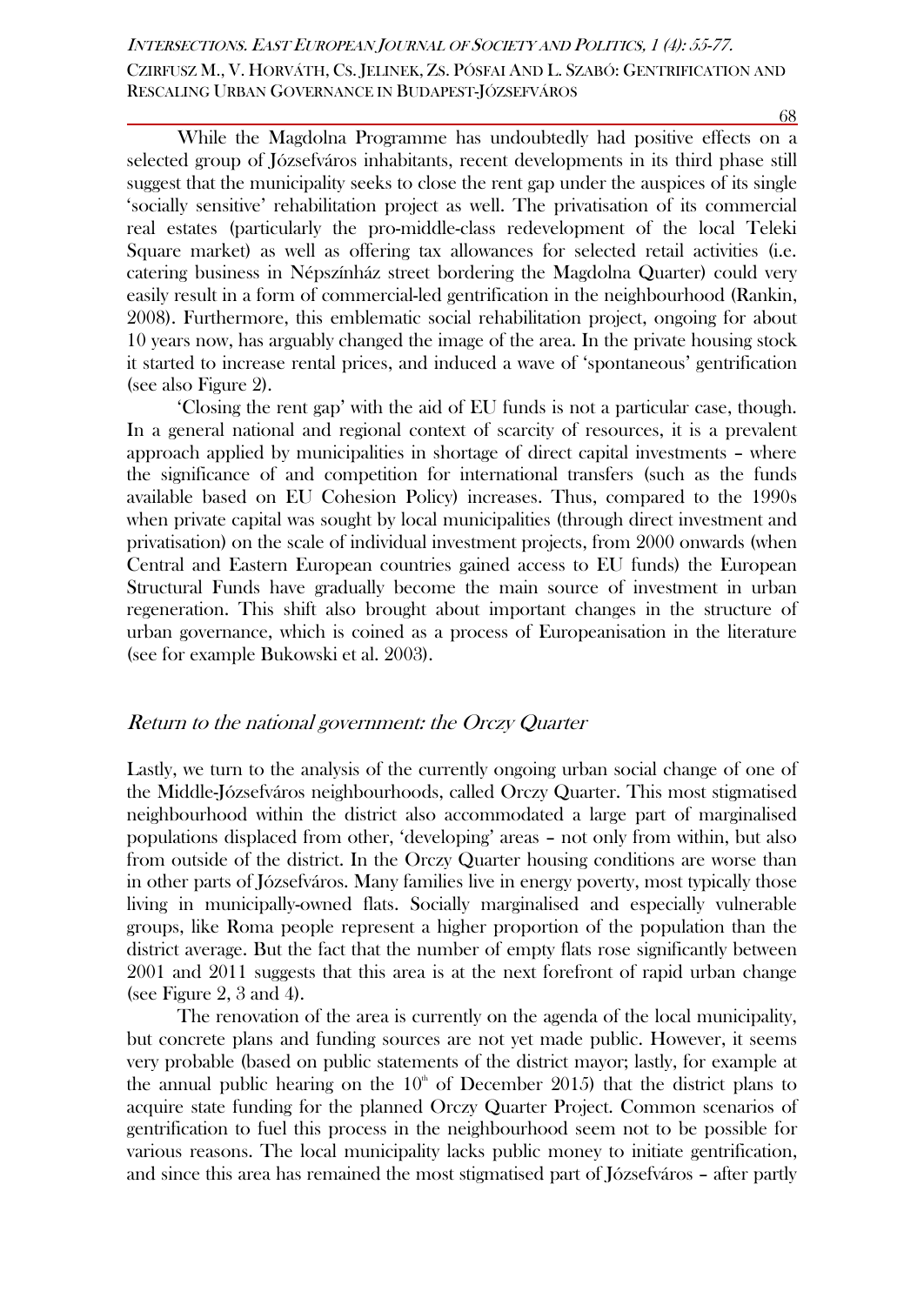69

upgrading both the Corvin and the Magdolna Quarters –, private capital investment is also limited; further hindered by the scarcity of loans after the 2008 crisis in Hungary. Furthermore, in the current seven-year long programming period (2014–2020) EU funding for urban rehabilitation became very limited in the capital.

Nonetheless, 'closing the rent gap' in the Orczy Quarter seems to become possible by a large-scale university redevelopment project financed from the central government budget, as well as potential direct government support for regenerating the area around the new university of public administration. The National University of Public Service – founded by the state in 2012 to educate the future generation of civil servants, police and army officers – was moved to its new campus in the Orczy Quarter area in 2014. The whole campus redevelopment project is estimated to cost around EUR 100 million, financed mainly from the central budget.<sup>[11](#page-14-0)</sup> The official brochure of the project emphasises that the investment will potentially result in a boom in the local real estate market (NKE Szolgáltató Kft., n.d.), and as the project website describes:

'Urban green area will increase by one hectare, the constant presence of the police strengthens public security, cultural-recreational opportunities of Budapest residents expand, a declining neighbourhood renews.'*[12](#page-14-1)*

The whole project seems to mobilise a mix of policies for marginalisation: displacing lower-class people by the studentification of the area (Smith and Holt, 2007), demolishing housing estates, and using enhanced policing (e.g. building a dormitory of the police academy next to the houses in which many of the poorest families of the neighbourhood live). While the district municipality clearly wishes to secure funding from the state for a regeneration of this kind, it also uses the university development project to frame its exclusionary policy measures, which we will discuss in more detail in the next section. The growing importance of the national scale in urban redevelopment processes corresponds to the general context of scalar restructuring of governance in Hungary in the past few years (Szelényi and Csillag, 2015). Since 2010 the right-wing government – which came to power in the aftermath of the economic crisis – has carried out a number of reforms of state administration. Important elements are the further decentralisation of costly tasks – such as the provision of social aid (see more on this in the next section) – and the recentralisation of decisions on the allocation of large-scale investment funds. Since the mayor of Józsefváros is a prominent representative of the governing party, the Eighth District seems to be able to secure relatively more public resources for investment than many other districts of Budapest.

As one of its consequences, the Orczy Quarter project will most likely end up in future demolitions, and further displacements, too – often of municipal tenants who will have been displaced twice or more within only a decade.

## Policy framing for closing the rent gap

<span id="page-14-0"></span> <sup>11</sup> <http://ludovika-campus.hu/a-campus-projekt/kiemelt-allami-beruhazas>

<span id="page-14-1"></span><sup>12</sup> <http://ludovika-campus.hu/a-campus-projekt/kiemelt-allami-beruhazas>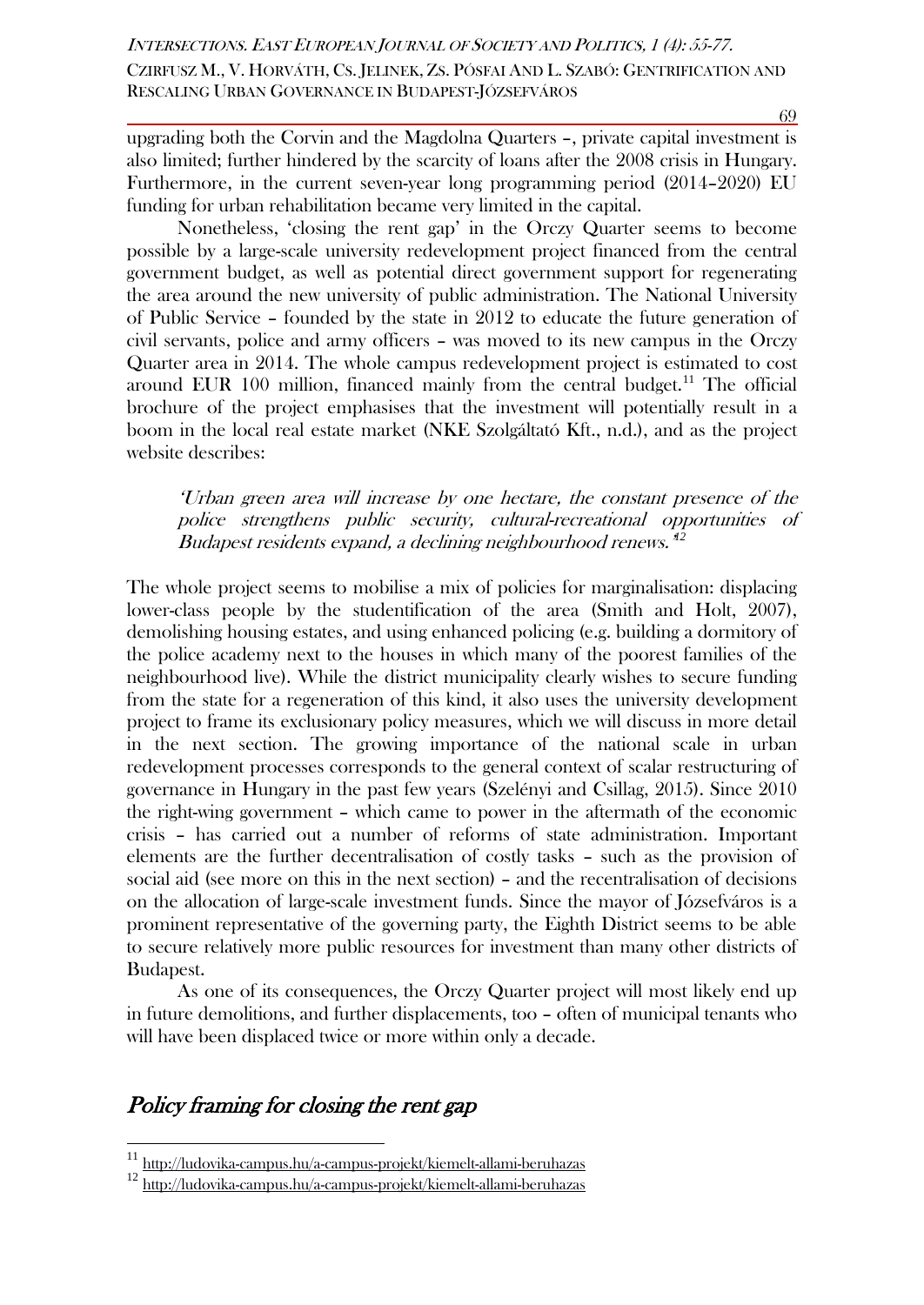One of the explanatory factors why the gentrification of Józsefváros started relatively late compared to other inner-city districts is the strong stigma attached to it. Apart from the need to attract investment and create adequate institutional structures, altering the image of the district was conceived as a necessary precondition for closing the rent gap by local policy-makers already from the 1990s. However, this need felt for rebranding the district has often led to the 'othering' of a particular group of locals, either along ethnic lines, or by the systematic differentiation between 'deserving' and 'undeserving' poor (Gans, 1995); where the latter may also suffer from certain selective policies that tend to criminalise poverty. These framings of policy measures coupled with the gentrifying processes discussed above, then, result in a radical version of urban revanchism which leaves a very limited space to discuss structural factors behind the marginalisation and displacement of vulnerable groups of residents. By urban revanchism we understand, more generally, the intertwining of urban politics with punitive politics. Important elements of this process are the further retreat of the welfare state, the scapegoating of poor populations and ethnic minorities, as well as regulations directly supporting spatial exclusion and the criminalisation of poverty.

In fact, there is a rather 'positive' narrative of the local municipality legitimising gentrification and urban revanchism: as the mayor most recently claimed, the municipality wants to convert Józsefváros into a 'new university town', instead of a 'ghetto full of criminals' (Kocsis, 2012). That is, studentification, as a rebranding strategy is seen to be a key factor in the competition for investments. An often proudly cited fact is that the density of university buildings in Budapest is the highest in Józsefváros. Indeed, in all three above mentioned urban regeneration projects students (as potential tenants), or university buildings (as catalysers of socio-spatial transformation) play a crucial role.

However, the local discourse – along with the dynamics of widening and closing the rent gap – is very much influenced by a wide range of 'negative', revanchist social policies. For example, the district council decided a few years ago to force out NGOs dealing with serious drug addicts from Józsefváros. This proved to have a significant impact on the increase of Hepatitis C patients and the risk of a national epidemic (TASZ, 2015). In 2011 the municipality – in the name of reinforced public security – started to finance a local paramilitary group. Not too much later, though, the group had to be dissolved as its members were reported for abusing power and harassing the most vulnerable population in the district.

As for the national policies influencing the local scale, the enforcement of the so-called 'mafia law' in 1999 – which allowed local municipalities to install CCTV cameras, and ordered the designation of 'tolerance zones' for street prostitution – was considered an 'indispensable support' for 'the development of the district' by urban planners (Alföldi, 2008: 3). Since then, the number of CCTVs has been multiplied, while on some streets mobile police stations were also installed. Last year, the former most notorious places of street prostitution were redesigned, and became wellmaintained public transportation hubs for the city's new underground line.

Similarly, the 2015 reform of national welfare regulations decentralised the competences for numerous housing and social benefits – as also above mentioned – to the municipality scale. It has entitled locally appointed committees to decide on the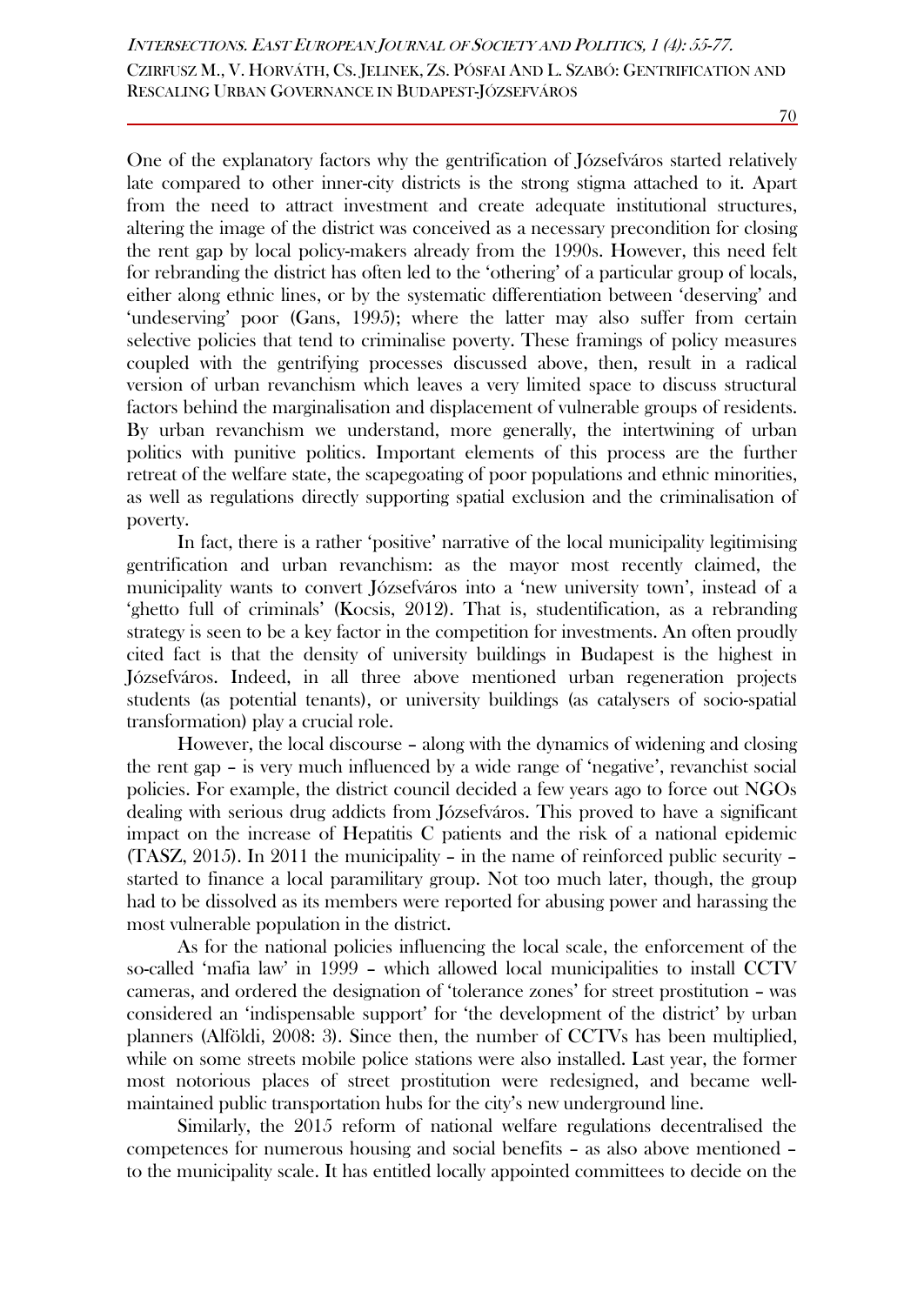eligibility criteria – whether an applicant is 'deserving' or not –, and on the actual amount of the benefits. This has made underprivileged groups particularly exposed to and dependent on local politics, leaving the needy without a minimum of welfare guaranteed.

As a result of the 'negative', revanchist policies framed by 'positive', studentoriented readings of urban change, today Józsefváros has not only become a terrain of 'development', but also a symbolic site for both the local and the national government to demonstrate power and control over poverty and delinquency – both within the district and the whole country. In addition to the reconstructions that have attracted students, investors, public resources and middle-class consumers to Józsefváros, the Eighth District was also the first where the mayor – also being in charge of issues of homelessness in the national government – banned dumpster diving and rough sleeping. These measures, then, were up-scaled to the national level: penalising homelessness has become a legal option for all municipalities in Hungary, and in 2012 the regulation was inserted into the country's Fundamental Law (Constitution). This example shows well how the importance of urban revanchism in Józsefváros reaches far beyond the borders of the district, and how the dialectic relationship between local and national policies influences the characteristics of recent recentralising tendencies.

## **Conclusions**

In our paper we sought to explain the ongoing gentrification processes in the Eighth District of Budapest by combining rent gap theory with an analysis of scalar shifts in urban governance. The Eighth District is an important case to study from several points of view. It is both typical in terms of the historical trajectory of the inner-city neighbourhoods of Budapest, and exceptional due to its highly stigmatised nature. In recent years urban change has been going on here in a very intense manner, performing mainly different forms of gentrification. According to our argument, since the collapse of state socialism there have been different kinds of resources available for channelling investment into closing the rent gap, evolving by different phases of scalar restructuring. Resources and competences have been shifted between different scales of governance; not only supporting different forms of gentrification and of closing the rent gap, but also prompting new power constellations that fuel these processes.

We described different instances of rescaling through three different urban regeneration projects in Middle-Józsefváros. The Corvin Promenade project, the largest urban development project in Hungary realised with private funding, but in close cooperation with the public sector, was introduced as a result of decentralisation and liberalisation throughout the 1990s. The Magdolna Quarter Programme, an exemplary project regularly cited as a 'best practice' of EU funded urban regeneration in the country, was presented as a paradigmatic case of Europeanising urban interventions. The planned renovation of the Orczy Quarter is emblematic of the way central resources are channelled into urban development in the current period of recentralisation in Hungary.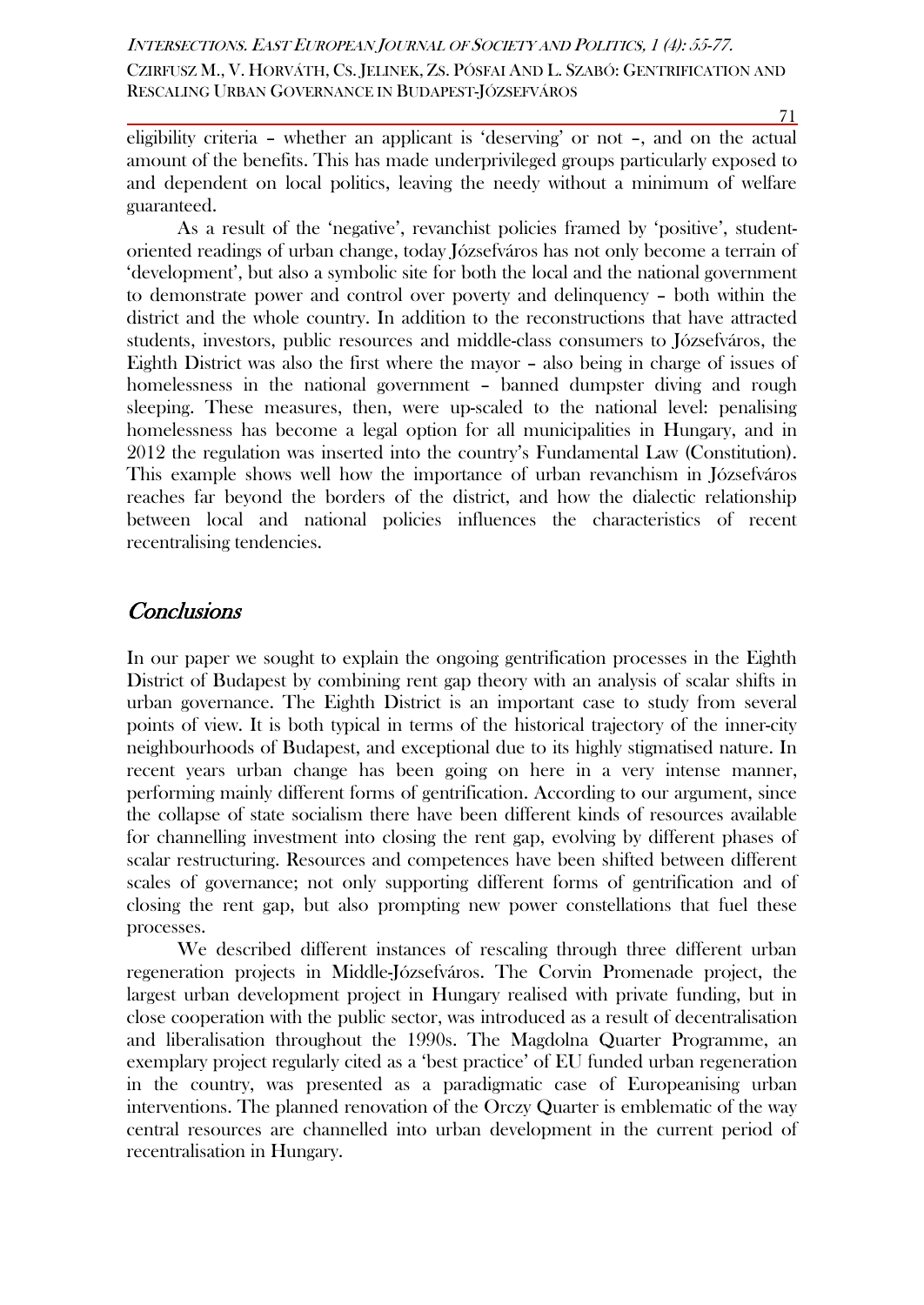There have been important processes of revanchist policy making and policy framing presented, underlying all of these projects. New policies were introduced – sometimes mutually reinforced by national policies – of criminalising poverty and marginalising 'others', such as prostitutes, drug addicts, the homeless, and 'antisocial' behaviour prompted by marginalised social positions (e.g. dumpster diving), as well as a potential for the covert discrimination of Roma, or migrants in policy implementation practices. The penalising regulations were introduced in the framework of a more general discourse about the 'undeserving' and delinquent poor populations, used as references to foster gentrification and changing – 'studentifying' – the image of the district. Some of these policies – most notably the criminalisation of homelessness – have been 'up-scaled' to the national level as well. This dialectic relation between local and national policies and policy narratives proves to be an important factor in facilitating the gentrification of the area.

To conclude, after a closer scrutiny we can see that although on a general level rent gap is an important explanatory factor of gentrification in Middle-Józsefváros, there are important institutional factors that also shape the spatiality and temporality of particular forms of gentrification. Different processes of scalar restructuring of urban governance have a huge impact on when, where and how the rent gap is closing in a city. Hence, with a scale-sensitive political economic approach not only the mechanisms of gentrification are more understandable in the case of Middle-Józsefváros, but also the misleading narratives of studentification and of 'othering' are tackled, and put into a more historical and broader context.

### References

- Alföldi, Gy. (2008) Szociális városrehabilitáció Józsefvárosban (Social Urban Rehabilitation in Józsefváros). Falu, Város, Régió, 2: 27-34.
- Atkinson, R. (2004) The Evidence on the Impact on Gentrification: New Lessons for the Urban Renaissance? *European Journal of Housing Policy.* 4 (1): 107-131. <http://dx.doi.org/10.1080/1461671042000215479>
- Badyina, A. and O. Golubchikov (2005) Gentrification in central Moscow a market process or a deliberate policy? Money, power and people in housing regeneration in Ostozhenka. Geogr. Ann., 87 B (2): 113–129. <http://dx.doi.org/10.1111/j.0435-3684.2005.00186.x>
- Bodnár, J. (2001) Fin de Millénaire Budapest: Metamorphoses of Urban Life. Minneapolis, London: University of Minnesota Press. –nincs, csak ez: <http://dx.doi.org/10.2307/3090321>
- Brenner, J. (1965) A Józsefváros egy részének szanálási terve. (Demolition Plan of One Part of Józsefváros.) Városépítés, 2 (2): 22–27.
- Brenner, N. (1998) Between Fixity and Motion: Accumulation, Territorial Organization and the Historical Geography of Spatial Scales. Environment and Planning D: Society and Space, 16 (4): 459-481. <http://dx.doi.org/10.1068/d160459>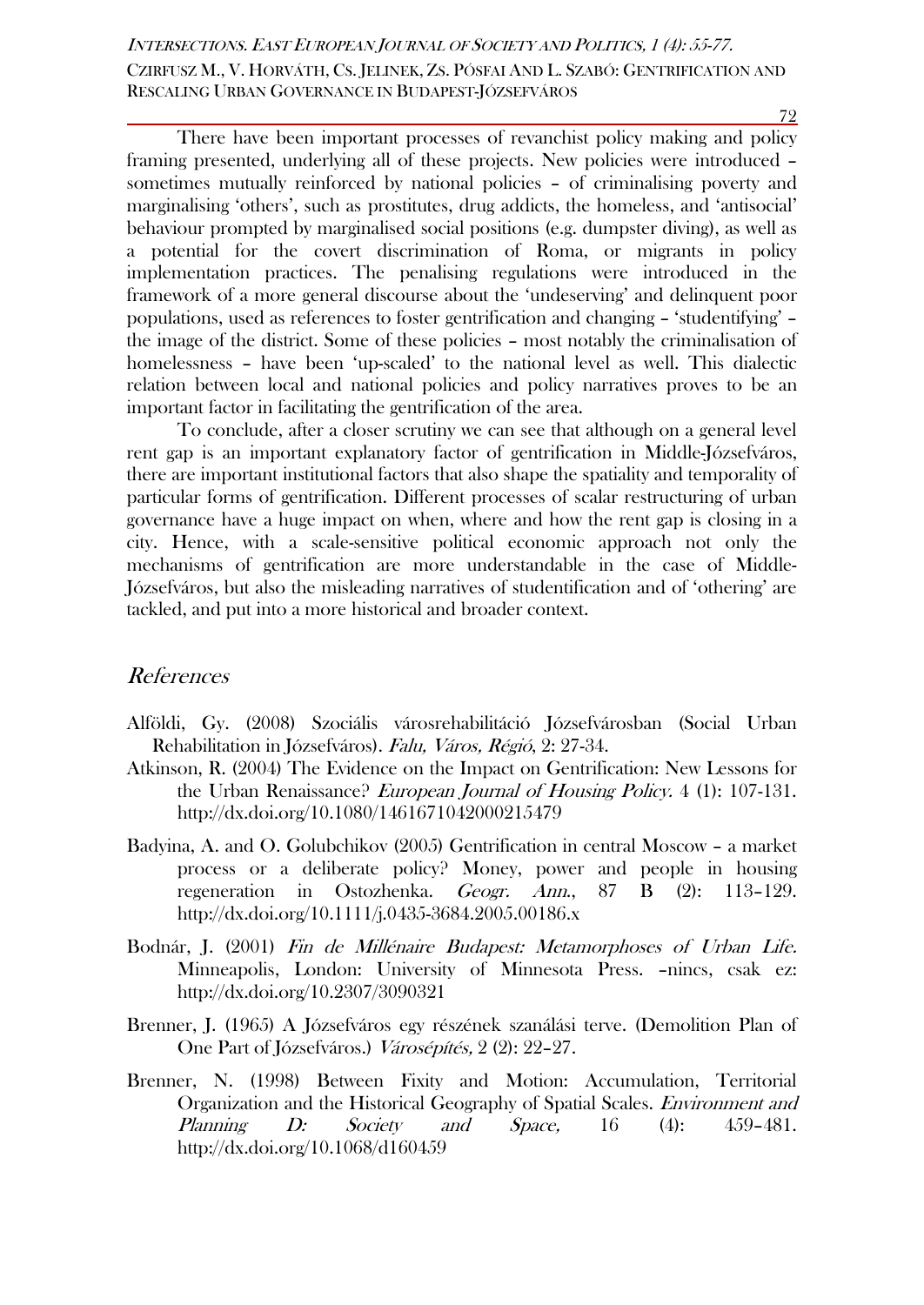CZIRFUSZ M., V. HORVÁTH, CS. JELINEK, ZS. PÓSFAI AND L. SZABÓ: GENTRIFICATION AND RESCALING URBAN GOVERNANCE IN BUDAPEST-JÓZSEFVÁROS

73

- Brenner, N. (2011) The Urban Question and the Scale Question. In Schiller, N. G. and A. Caglar (eds.) Locating Migration. Rescaling Cities and Migrants. Cornell University Press, 23–41.
- Bukowski, J., Piattoni, S. and Smyrl, M. [ed.s] (2003): Between Europeanization and local societies: the space for territorial governance. Rowman & Littlefield Publishers.
- Csanádi, G., Csizmady, A. and Olt, G. (2011) Social Sustainability and Urban Renewal on the Example of Inner-Erzsébetváros in Budapest. Society and Economy, 33 (1): 199–217. <http://dx.doi.org/10.1556/socec.33.2011.1.14>
- Csanádi, G. and J. Ladányi (1986) Budapest a városszerkezet történetének nemökológiai vizsgálata. (Budapest – Non-Ecological Study of the History of the Urban Structure.) Szociológia, (3–4): 363–384.
- Csanádi, G., Csizmady, A., Kőszeghy, L. and Tomay, K. (2007) A városrehabilitáció társadalmi hatásai Budapesten. (The social effects of urban rehabilitation in Budapest). In: Enyedi, Gy. (ed.) A történelmi városközpontok átalakulásának társadalmi hatásai. (The social consequences of the transformation of historical city centers.) Budapest: MTA Társadalomkutató Központ: 93–118.
- Davidson, M. and L. Lees (2005) New-build 'gentrification' and London's riverside renaissance. Environment and Planning A. 37, 1165–1190. <http://dx.doi.org/10.1068/a3739>
- Dániel, Zs. (1996) A bérlakás-privatizáció paradoxona (The Paradox of Privatizing Public Housing Units). Közgazdasági Szemle, 43 (3): 204-230.
- Dósa, M. (2009) The Cultivated West, the Second-class East and the Roma at the Bottom of the Slope: Racism and self-civilizing identity formation in contemporary *Hungary*. MA thesis. [http://www.etd.ceu.hu/2009/dosa\\_mariann.pdf](http://www.etd.ceu.hu/2009/dosa_mariann.pdf) Accessed: 12-12-2015.
- Echter, I., A. Iván and Gy. Molnár (1995) Kerületi koncepció-vázlat (Draft Plan for the District). http://m.cdn.blog.hu/mi/mijozsefvarosunk/image/pdf/KONCEP1.pdf Accessed: 03-07-2015
- Gans, H. (1995) The War against Poverty: The Underclass and Antipoverty Policy. New York: Basic Books. – nincs, cask ez:<http://dx.doi.org/10.2307/2658183>
- Gyáni, G. (1992) Bérkaszárnya és nyomortelep. (The tenement house and the slum) Budapest: Magvető.
- György, E. (2012): A Nyolcker a rendszerváltás után egy városnegyed identitásának meghatározása (District 8 after Transition – Defining the Identity of a Neighbourhood) PhD Dissertation, ELTE Faculty of Humanities, Doctoral School of History. Budapest.

Herod, A. (2011): Scale. London: Routledge.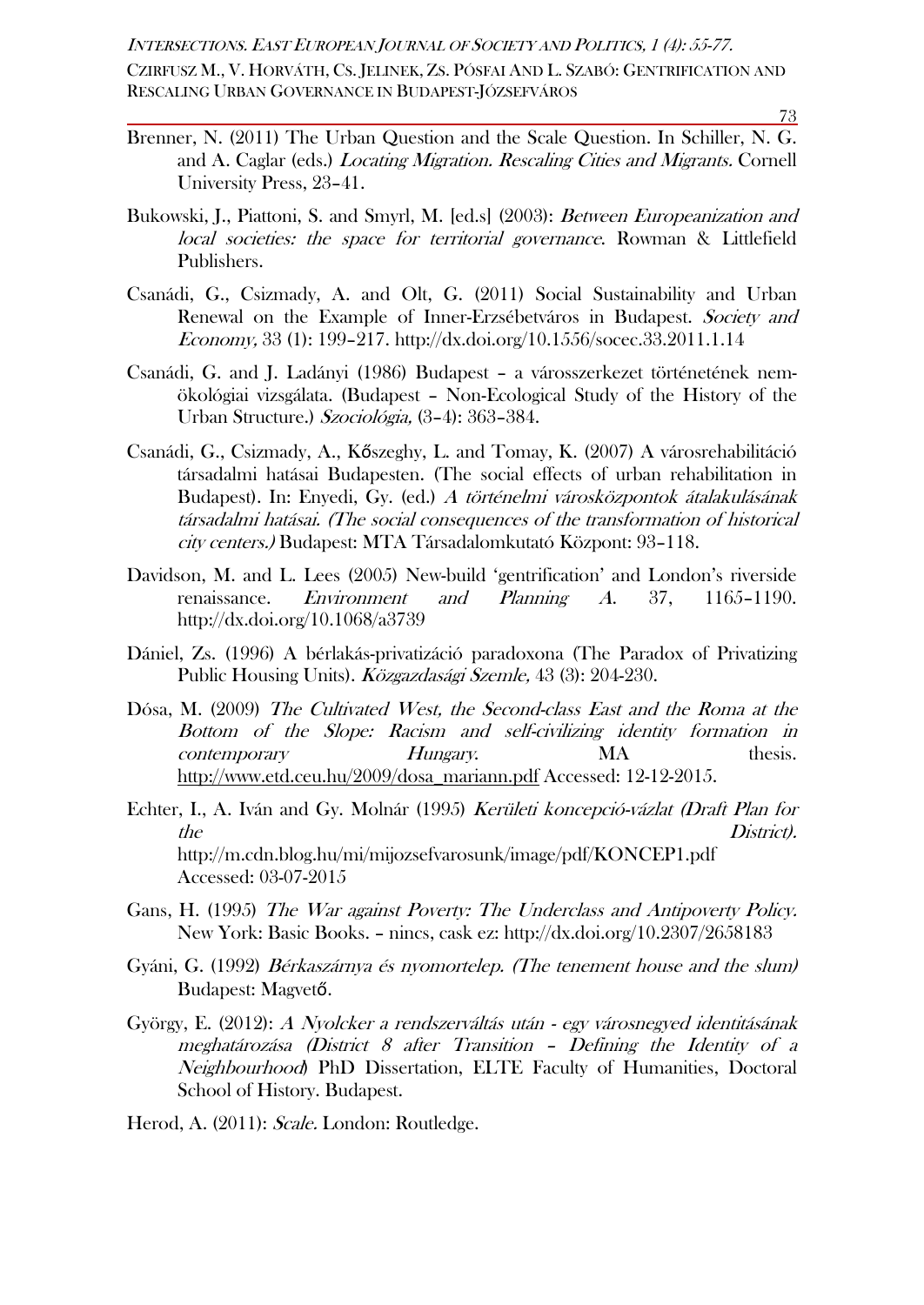CZIRFUSZ M., V. HORVÁTH, CS. JELINEK, ZS. PÓSFAI AND L. SZABÓ: GENTRIFICATION AND RESCALING URBAN GOVERNANCE IN BUDAPEST-JÓZSEFVÁROS

- Jakab, D. (2005): Gettócsinosítás? (Ghetto Showcase) Amaro Drom, May 1, http://www.mszp8.hu/modules.php?name=News&file=article&sid=1990 Accessed: 07-07-2015
- Jelinek, Cs. (2010) The Phenomena of Displacement and Relocation during the Process of Gentrification in Budapest. Studia Universitatis Babe*ș*–Bolyai – Sociologia, 60 (2): 105–116.
- Kazepov, J. Y. (2010) (ed.) Rescaling Social Policies. Towards Multilevel Governance in Europe. Vienna: Ashgate.
- Keresztély, K. and Scott, J. W. (2012) Urban Regeneration in the Post-Socialist Context: Budapest and the Search for a Social Dimension. European Planning Studies, 20 (7): 1111–1134. <http://dx.doi.org/10.1080/09654313.2012.674346>
- Kocsis, J. B. (2009) Városfejlesztés és városfejl*ő*dés Budapesten 1930–1985. (Urban Dvelopment in Budapest, 1930–1985.) Budapest: Gondolat Kiadó. <http://dx.doi.org/10.1556/044.2015.29.1-2.1>
- Kocsis, M. (2012) Józsefvárosnak egyetemvárosság kell válnia (Józsefváros has to become a university town). Oct 4, [http://www.kocsismate.hu/hirek/231/felidoben.html,](http://www.kocsismate.hu/hirek/231/felidoben.html) Accessed: 07-07-2015
- Kovács, Z. (2009) Social and Economic Transformation of Historical Neighbourhoods in Budapest. Tijdschrift voor Economische en Sociale Geografie, 100 (4): 399–416. [http://dx.doi.org/10.1111/j.1467-](http://dx.doi.org/10.1111/j.1467-9663.2009.00549.x) [9663.2009.00549.x](http://dx.doi.org/10.1111/j.1467-9663.2009.00549.x)
- Ladányi, J. (1989) A lakásrendszer változásai és a cigány népesség térbeni elhelyezkedésének átalakulása Budapesten. (Changes in the Housing System and the Spatial Relocation of the Gypsy Population in Budapest.) Valóság, (8): 79–89.
- Ladányi, J. (1992) Gondolatok a Középső-Józsefváros rehabilitációjának társadalmi összefüggéseiről (City Rehabilitation in Middle-Józsefváros in Budapest). Tér és Társadalom, 6 (3-4): 65–88.
- Ladányi, J. (2008) Lakóhelyi szegregáció Budapesten (Residential segregation in Budapest). Budapest: Új Mandátum Kiadó.
- Ladányi, J. and T. Virág (2009) A szociális és etnikai alapú lakóhelyi szegregáció változó formái Magyarországon a piacgazdasági átmenet id�szakában (The changing patterns of social and ethnic based residential segregation during the transition to the market economy). Kritika, 38(7-8), 2-8.
- Lepeltier, L. (2012) Transformations de l'ordre des légitimités locales et processus de différenciation socio-spatiale dans le quartier Magdolna à Budapest. (Transformations of the Local Regimes of Legitimation and Processes of Socio-Spatial Differentiation in Magdolna Quarter of Budapest.) Master Thesis, Geographical Studies, École des Hautes Études en Sciences Sociales, Paris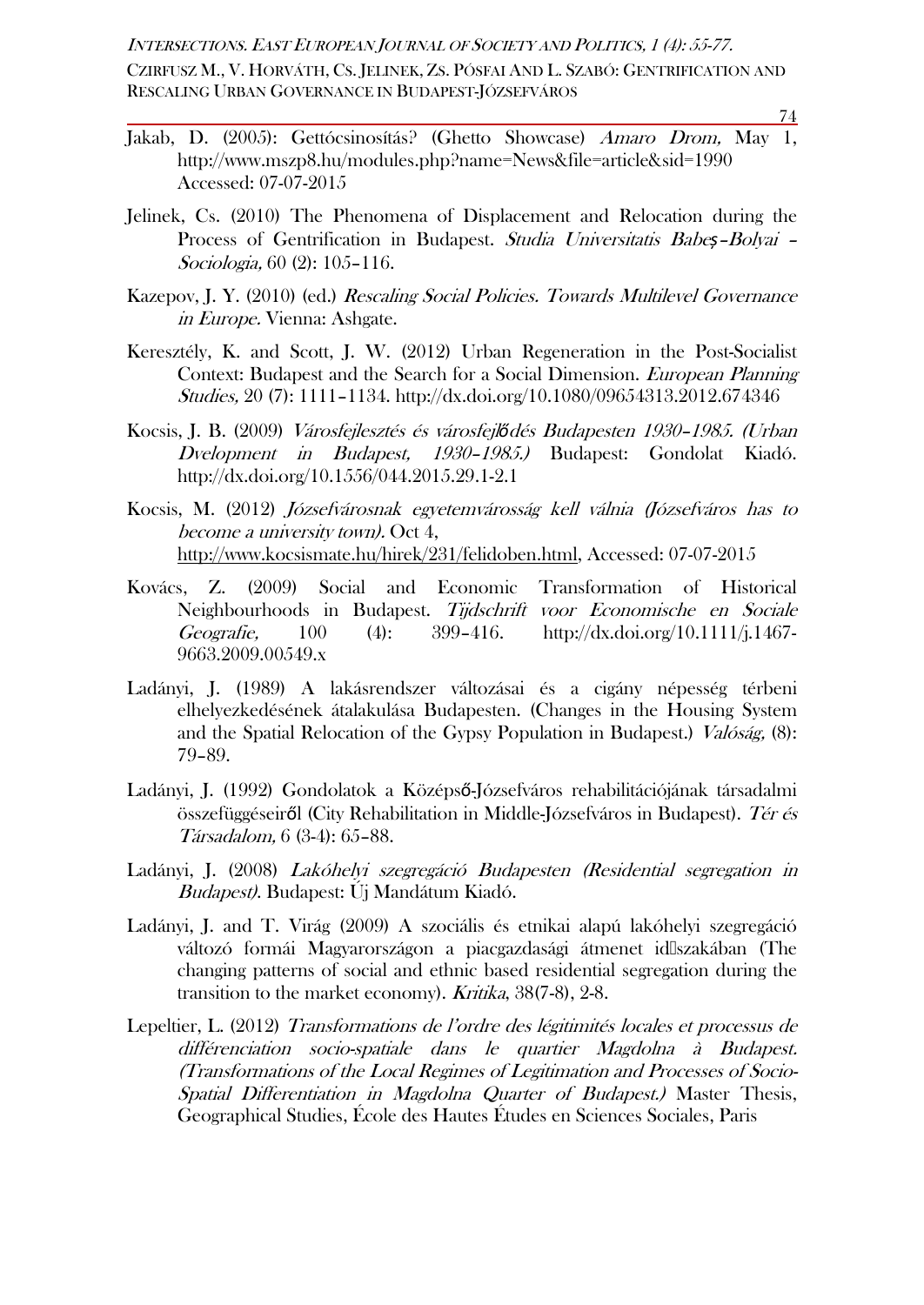CZIRFUSZ M., V. HORVÁTH, CS. JELINEK, ZS. PÓSFAI AND L. SZABÓ: GENTRIFICATION AND RESCALING URBAN GOVERNANCE IN BUDAPEST-JÓZSEFVÁROS

- Lichtenberger, E., Z. Cséfalvay and M. Paal (1995) Várospusztulás és felújítás Budapesten (Urban decline and renewal in Budapest). Budapest: Magyar Trendkutató Központ.
- Ludovika Campus Projekt A kiemelt állami beruházás (Ludovika Campus Project The Prioritized State Investment) http://ludovika-campus.hu/a-campusprojekt/kiemelt-allami-beruhazas Accessed: 03-07-2015
- Mackinnon, D. (2010) Reconstructing Scale: Towards a New Scalar Politics. *Progress*  $\dot{m}$  Human Geography,  $35$  (1):  $21-36$ . <http://dx.doi.org/10.1177/0309132510367841>
- Molnár, Gy. (2013a) Az elmúlt huszonév (The Last Two Decades). A mi Józsefvárosunk, March 29. http://mijozsefvarosunk.blog.hu/2013/03/29/8\_az\_elmult\_huszon-ev Accessed: 03-07-2015
- Molnár, Gy. (2013b) Az elmúlt huszonév 2 (The Last Two Decades, Part 2). A mi Józsefvárosunk, April 7. http://mijozsefvarosunk.blog.hu/2013/04/07/11\_az\_elmult\_huszonev\_Accessed: 03-07-2015
- Nagy, E. and J. Timár (2012) Urban restructuring in the grip of capital and politics: Gentrification in East-Central Europe. In Csapó, T. and A. Balogh (eds.) Development of the Settlement Network in the Central European Countries: Past, Present, and Future. Berlin, Heidelberg: Springer Verlag, 121-135. [http://dx.doi.org/10.1007/978-3-642-20314-5\\_9](http://dx.doi.org/10.1007/978-3-642-20314-5_9)
- Nagy, Zs. (2010): Glove Actually: Integration and Gentrification in a Community Centre in Budapest. Master Thesis, Sociology and Social Anthropology, Central European University, Budapest.
- Nemes, F. and I. Szelényi (1967) Lakásviszonyok és lakáselvárások a Józsefvárosban. Tények, vágyak és tervek egy leromlott budapesti városrészben. (Housing Conditions and Housing Expectations in Józsefváros. Facts, Desires and Plans in a Run-Down Budapest Neighbourhood.) In A lakóhely mint közösség. (Place of Residence as Community.) Budapest: Akadémiai Kiadó. 161–201.
- NKE Szolgáltató Kft. (n.d.) Az Orczy negyed rehabilitációja. (Rehabilitation of the Orczy Quarter.) http://jozsefvaros.hu/dokumentumok/orczy-negyed-rehabilitacioja.pdf. Accessed: 03-07-2015
- Perczel, A. (1992) A Közép-Józsefváros északi területére készülő részletes rendezési terv programja (Detailed Plan and Programme of the Northern Part of Middle-Józsefváros in Budapest). Tér és Társadalom, 6 (3–4): 89–162.
- Pilinyi, P. (1997) A Józsefváros története. 1718-1848. (The History of Józsefváros. 1718–1848.) Budapest: Budapest Főváros Józsefvárosi Önkormányzata.
- Rankin, K.N. (2008) Commercial Change in Toronto's West-Central Neighborhoods. Research Paper 214. September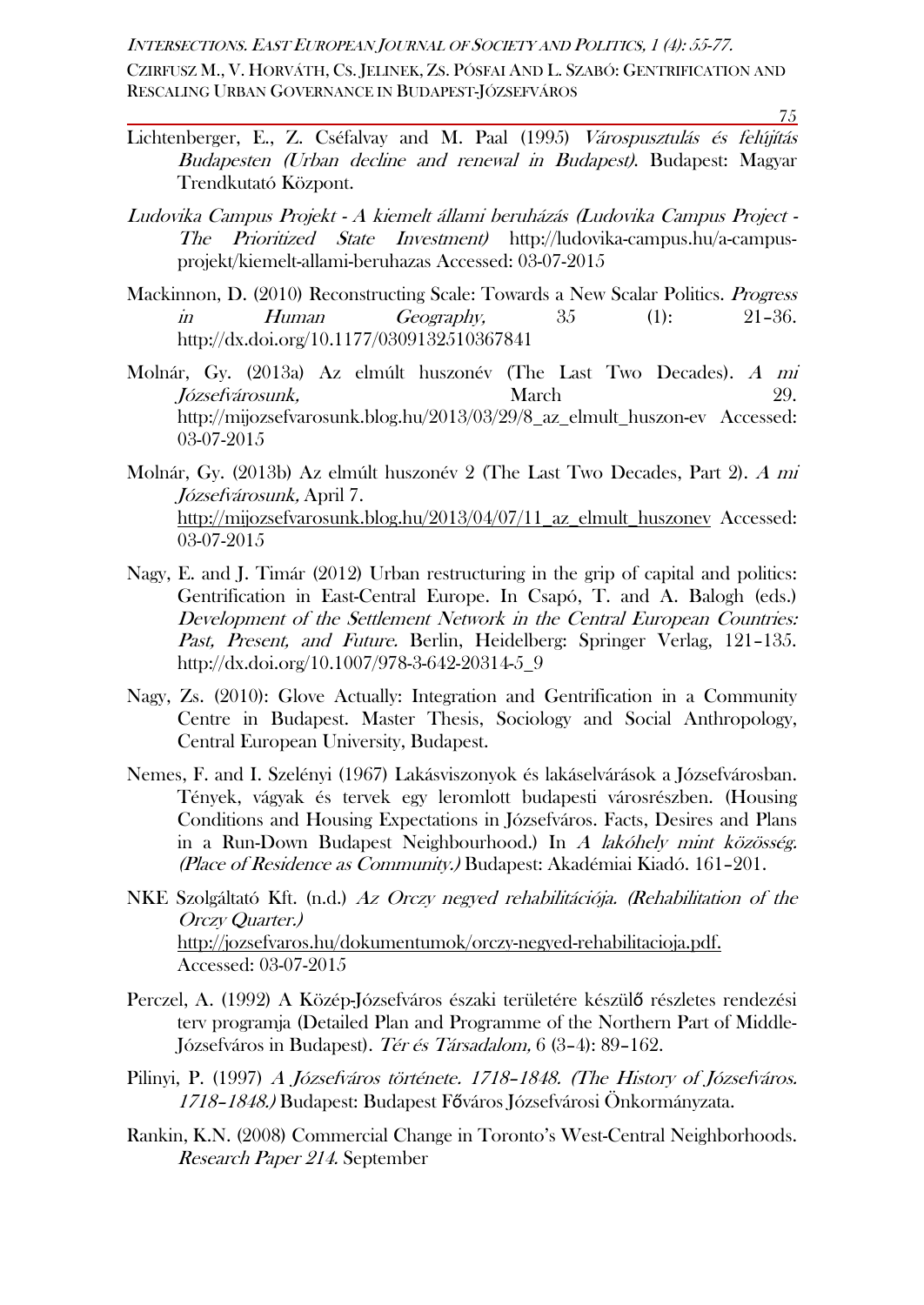CZIRFUSZ M., V. HORVÁTH, CS. JELINEK, ZS. PÓSFAI AND L. SZABÓ: GENTRIFICATION AND RESCALING URBAN GOVERNANCE IN BUDAPEST-JÓZSEFVÁROS

76

http://www.urbancentre.utoronto.ca/pdfs/publications/RP214RankinCommerci alChangeWestToronto9-2008.pdf Accessed: 07-09-2014

- Sassen, S. (1994) Cities in a World Economy. Thousand Oaks, California: Pine Forge Press.
- Slater, T. (2006) The eviction of critical perspectives from gentrification research. International Journal of Urban and Regional Research, 30 (4), 737–757. <http://dx.doi.org/10.1111/j.1468-2427.2006.00689.x>
- Slater, T. (2009) Missing Marcuse: On Gentrification and Displacement. City, 13 (2): 292–311. <http://dx.doi.org/10.1080/13604810902982250>
- Slater, T. (2015) Planetary Rent Gaps. Antipode, DOI: [10.1111/anti.12185](http://dx.doi.org/10.1111/anti.12185)
- Smith, N. (1979) Toward a Theory of Gentrification: A Back to the City Movement by Capital not People. Journal of the American Planning Association, 45: 538– 548. <http://dx.doi.org/10.1080/01944367908977002>
- Smith, N. (1987) Gentrification and the Rent Gap. Annals of the Association of American Geographers, 77 (3): 462–465. [http://dx.doi.org/10.1111/j.1467-](http://dx.doi.org/10.1111/j.1467-8306.1987.tb00171.x) [8306.1987.tb00171.x](http://dx.doi.org/10.1111/j.1467-8306.1987.tb00171.x)
- Smith, N. (1990) Uneven Development. Nature, Capital and the Production of Space. Oxford: Basil Blackwell.
- Smith, N. (1996) The New Urban Frontier. Gentrification and the Revanchist City. London: Routledge. <http://dx.doi.org/10.4324/9780203975640>
- Smith, N. (2002) New Globalism, New Urbanism: Gentrification as Global Urban Strategy. Antipode, 34 (3): 427–450. [http://dx.doi.org/10.1111/1467-](http://dx.doi.org/10.1111/1467-8330.00249) [8330.00249](http://dx.doi.org/10.1111/1467-8330.00249)
- Smith, N. (2003) Remaking Scale: Competition and Cooperation in Pre-National and Post-National Europe. In Brenner, N., B. Jessop, M. Jones, and G. MacLeod (eds.), State/Space: A Reader. Oxford: Blackwell, 227–238. <http://dx.doi.org/10.1002/9780470755686.ch13>
- Smith, D.P. and Holt, L. (2007) Studentification and 'Apprentice' Gentrifiers within Britain's Provincial Towns and Cities: Extending the Meaning of Gentrification. Environment and Planning  $A$  39 (1): 142–161. <http://dx.doi.org/10.1068/a38476>
- Swyngedouw, E. (1997) Neither Global Nor Local: 'Glocalization' and the Politics of Scale. In Cox, K. R. (ed.) Spaces of Globalization: Reasserting the Power of the Local. New York, London: Guilford/Longman, 137–166.
- Sykora. L. (1993) City in transition: The role of the rent gap in Prague's revitalisation. Tijdschrift voor Economisce en Sociale Geografie 84 (4): 281–293. <http://dx.doi.org/10.1111/j.1467-9663.1993.tb01770.x>
- Szabó, L. (2015): How the Redevelopment of Józsefváros is Pushing out Budapest's Minorities. State of the World's Minorities and Indigenous Peoples 2015 – focus on cities: Case studies. July 2,